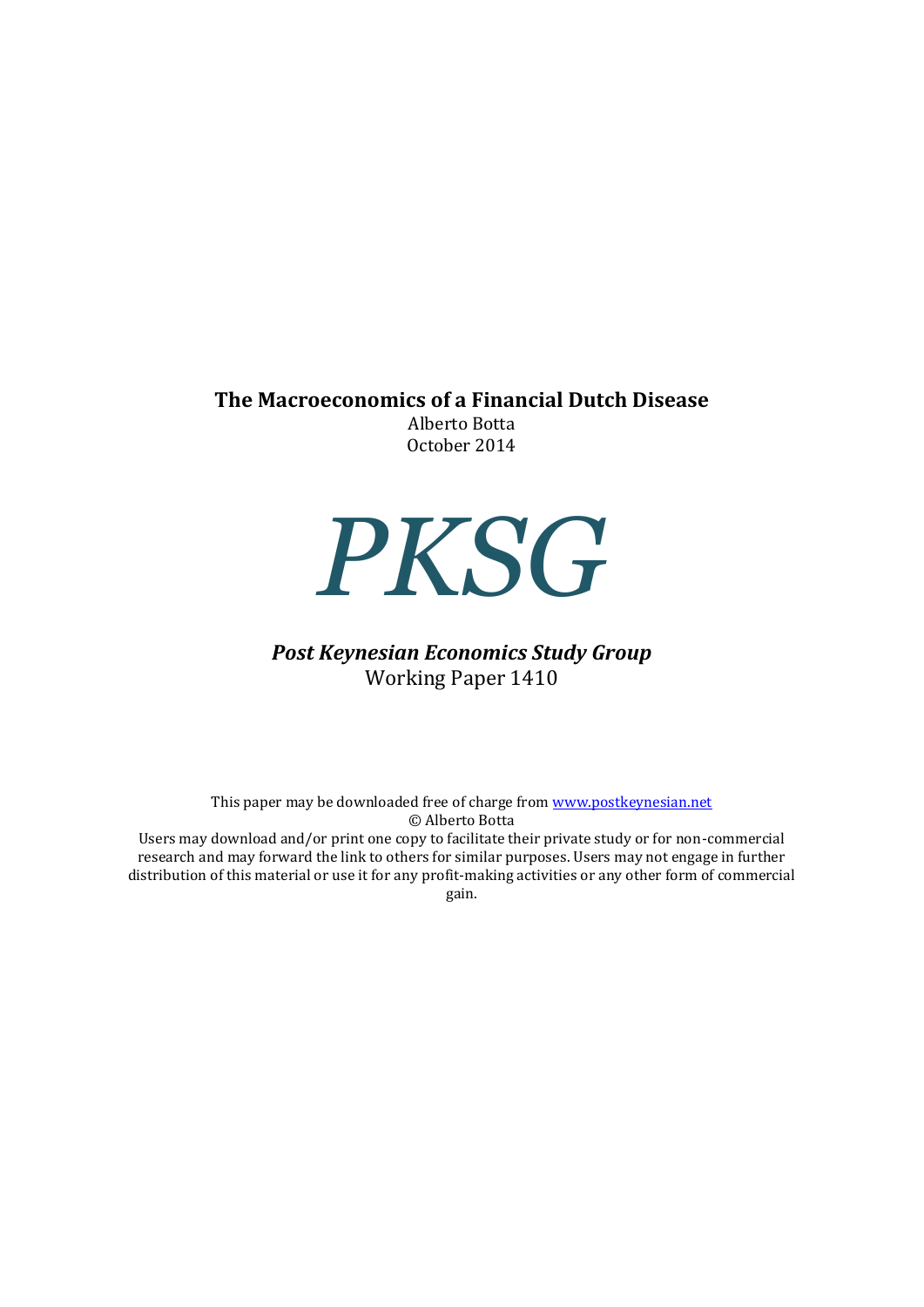### **The Macroeconomics of a Financial Dutch Disease**

**Abstract:** In this paper we describe the medium-run macroeconomic effects and long-run development consequences of a *financial* Dutch disease that may take place in a small developing country with abundant natural resources. The first move of such a peculiar Dutch disease is on financial markets. An initial surge in FDI targeting domestic natural resources sets in motion a perverse cycle between exchange rate appreciation and mounting short-term capital flows. Such a spiral easily gives rise to exchange rate volatility, foreign capital reversals, and sharp macroeconomic instability. In the long run, such acute macroeconomic instability as well as overdependence on natural resource exports all dampen the development of non-traditional tradable good sectors and curtail labor productivity dynamics. We advise the introduction of constraints to short-term capital flows, in the form of taxes on exchange rate-based capital gains, to tame exchange rate/capital flows boom-andbust cycles. We also provide support to a developmentalist monetary policy that targets competitive nominal and real exchange rates in order to favor the process of production and export diversification. Such a policy stand can be particularly effective to counter-act the longrun negative effects of the financial Dutch disease we describe.

**Keywords:** Financial Dutch Disease, exchange rate volatility, macroeconomic instability, developmentalist monetary policy

**JEL classifications:** O14, F32, O24

Alberto Botta

Department of Law and Economics Mediterranean University of Reggio Calabria, Via dei Bianchi 2, 89127, Reggio Calabria, Italy

and

Department of Economics, University of Pavia Via San Felice 5, 27100, Pavia, Italy

Email: [abotta@eco.unipv.it.](mailto:abotta@eco.unipv.it)

This paper was written during a visiting period at the University of Limerick, Kemmy Business School, in July 2014. I want to acknowledge Steven Kinsella, Antoine Godin, Miguel Uribe and Clara Capelli for very useful discussions and comments to previous versions of this paper. Any remaining error is mine.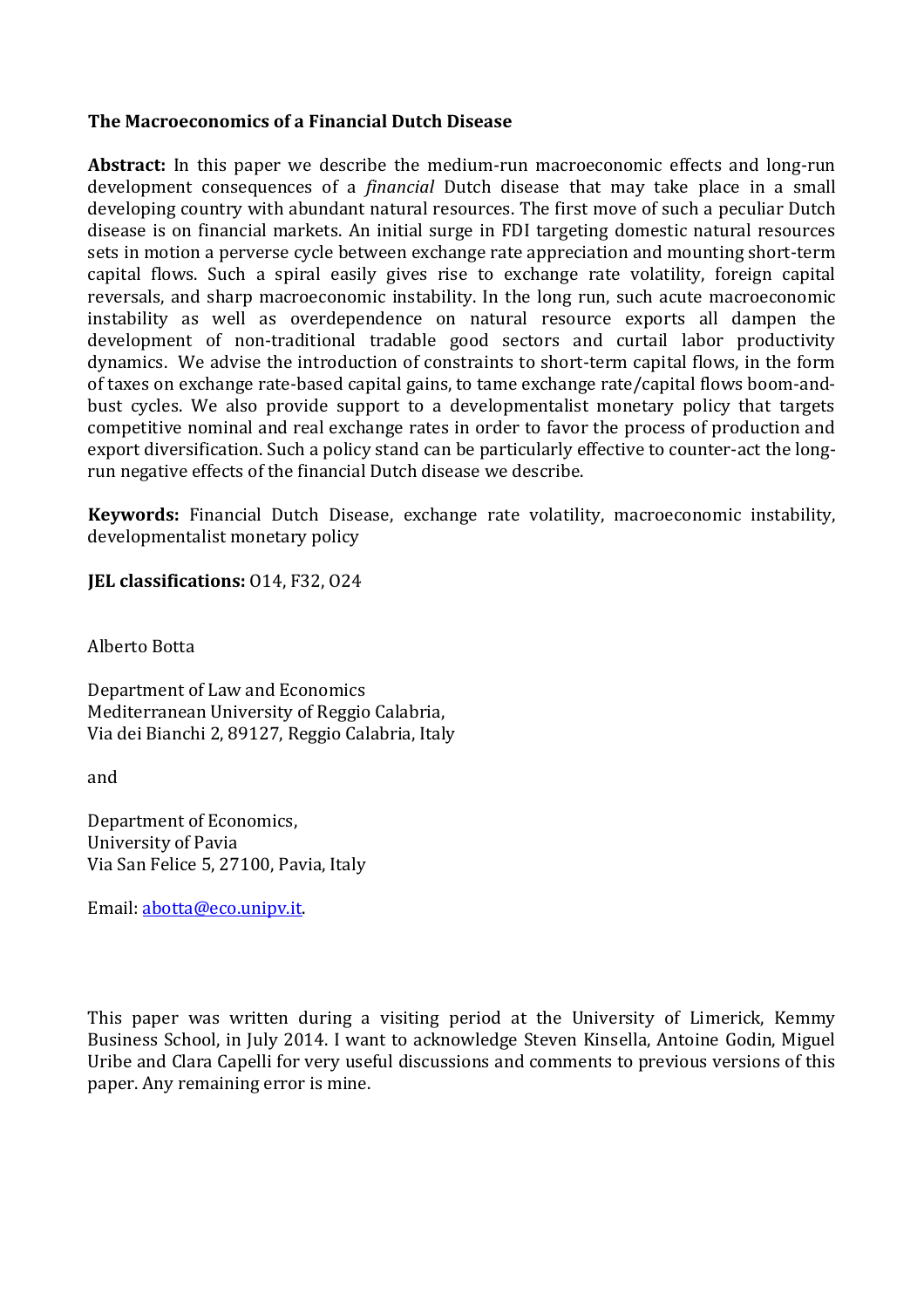## **1. Introduction**

Several economic facts in the last two decades seem to support the belief that financial market liberalization and free capital movements are relevant sources of macroeconomic volatility and, in the end, macroeconomic vulnerability (see Krugman (1999), Stiglitz (2002), Gallagher, Griffith-Jones and Ocampo (2012)). In this sense, economists' concern is mainly about portfolio investment, which often has a short time horizon and is more quickly reversible than Foreign Direct Investment (FDI). On the contrary, Foreign Direct Investment benefits of much more benevolent evaluations. In the case of developing countries, they are generally supposed to contribute to domestic capital formation and to improve domestic labor productivity by "importing" best practices and better production technologies from more advanced economies.

The support to Foreign Direct Investment as source of long-run progress in developing countries is not unanimous. FDI's supposed positive contribution to economic dynamics heavily depends on the way FDI integrates into the productive system of hosting economies, hence on FDI's effective capability to build up domestic human capital and technological knowledge (Lall (2000), Singh (2003), Alfaro and Johnson (2012)). In this sense, the sectoral pattern of incoming FDI is likely to be a decisive factor (Dutt (1997)). FDI targeting natural resource sectors likely plays a radically different role than FDI expanding domestic manufacturing. The former very often operates as a separated enclave into the productive system of host economies. It may increase production and export dependence on natural resources, thus possibly exacerbating Dutch Disease and the natural resource curse. On the contrary, manufacturing sector FDI could more likely foster the creation and diffusion of technological progress, this way supporting long-run growth.

The traditional literature on the Dutch disease usually describes it as a real-side phenomenon that emerges from real-side mechanisms. In a nutshell, natural resource booms or huge international aid inflows tend to raise domestic expenditures and modify domestic relative prices in favor of non-tradable sectors. Such a *real* exchange rate appreciation in turn harms the development of non-traditional tradable sectors by making them less profitable and competitive. A de-industrialization process eventually takes place, possibly curtailing long-run growth potential (Sachs and Warner (1995, 2001); Ros (2001)). According to such a perspective, most of the studies on the Dutch disease follow the original contribution of Corden and Neary (1982) by "ignoring the monetary implications" of natural resource booms, i.e. the effects such events may trigger off on the external balance and financial solidity of the economies under observation<sup>1</sup>. We think this is a relevant shortcoming. First, the lack of a precise national account framework in most Dutch disease models impede them to consider the possibility that natural resource booms might influence economic dynamics by feeding the excessive accumulation of foreign liabilities and by giving rise to boom-and-bust cycles<sup>2</sup>. Interestingly, this is the hypothesis originally put forward by Manzano and Rigobon (2001) in

<sup>1</sup> See Botta *et al*. (2014) for a short review of the literature on the Dutch disease and the natural resource curse. <sup>2</sup> In traditional Dutch disease models, capital movements and external financial imbalances are generally modeled into perfect foresight infinite lifetime frameworks. Accordingly, international borrowing and increasing foreign debt today are fully repaid through increasing domestic savings and rising current account surpluses tomorrow (see Bruno and Sachs (1982), Mansoorian (1991), Ojeda *et al*. (2014) for instance). In these models, boom-and-bust cycles and possible episodes of foreign debt overhang are avoided by assumption.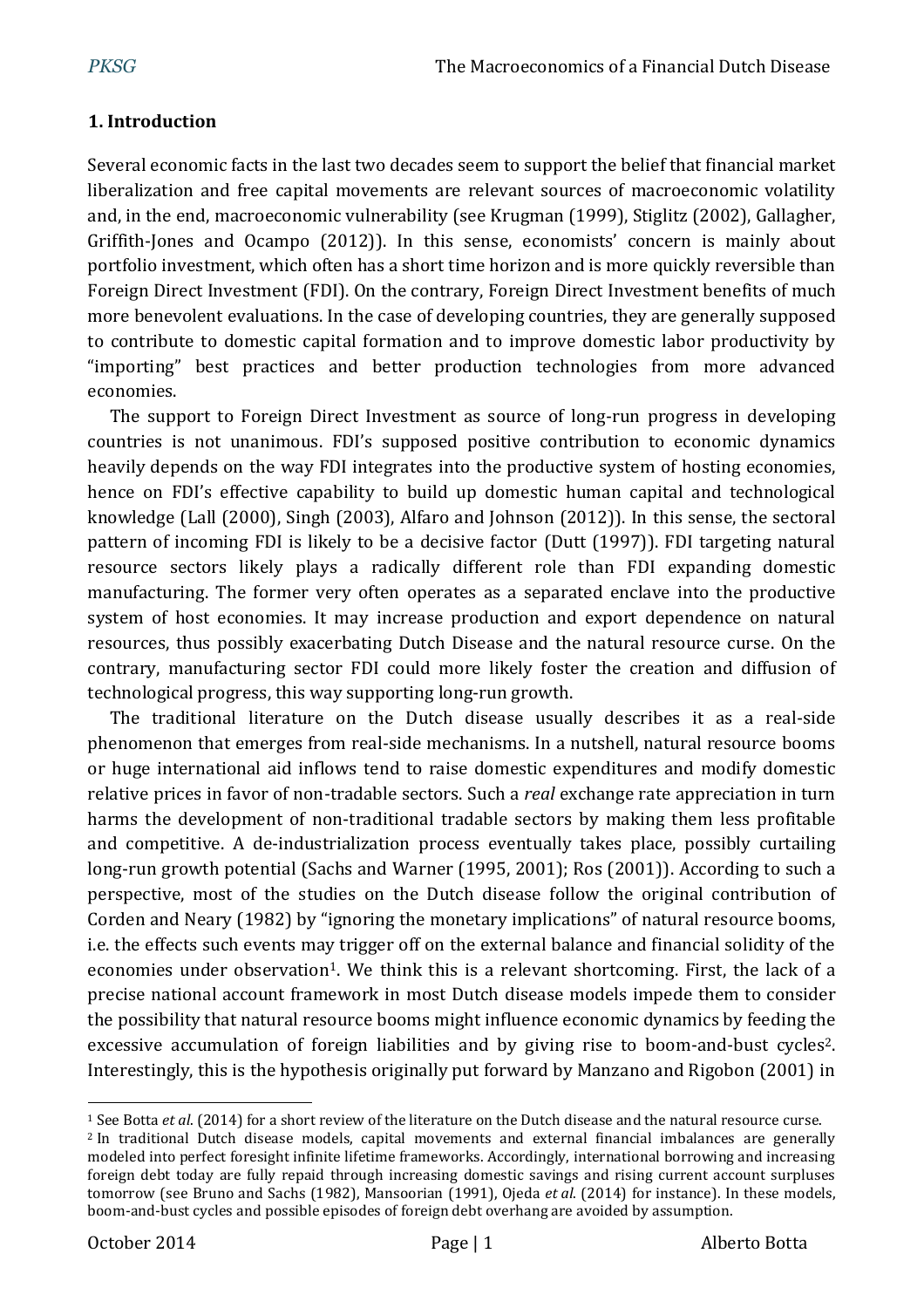their econometric work on the economic performance of natural resource abundant countries in the 70s and in the 80s. Second, when natural resource booms are tightly connected to mounting FDI, they directly affect the financial sphere of an economy by altering its external net investment position. According to Singh (2003), these effects cannot be neglected, since that "FDI creates foreign exchange liabilities not only now but also into the future [so that] unfettered FDI may create a time profile of foreign exchange outflows and inflows which may be time inconsistent (Singh, 2003, p. 209)."

The aim of this paper is to contribute to the literature on the Dutch disease and the effects of natural resource-based FDI on the economic dynamics of developing countries. In light of the above observations, and differently from previous Dutch disease models, here we focus on the effects that natural resource-based FDI may induce on economic development by affecting the macroeconomic stability of hosting economies. We think about a sort of *financial* Dutch disease. FDI targeting developing countries' natural resources directly affect their productive structure, and therefore their growth potential. On top of this, they also affect their external balance equilibrium. In a flexible exchange rate regime, for instance, long-term FDI may induce the exchange rate to appreciate. Exchange rate appreciation, which is first *nominal* and then real, may attract additional portfolio investment (by reducing perceived country risks or increasing capital gains' expectations). Portfolio capital inflows in turn feed back on exchange rate dynamics and lead to even stronger appreciations. There are at least two possible undesirable outcomes of this process. First, exchange rate appreciation may impinge on the profitability of domestic manufacturing, reduce its external competitiveness, and likely lead it to shrink with respect to the natural resource sector. This effect corresponds to the core outcome of standard Dutch disease models, even though in this paper it will emerge through financial and monetary mechanisms rather than real-side ones. Second, and perhaps more relevantly, the above economic spiral may be abruptly reverted should economic agents evaluate the accumulation of foreign debt and the exchange rate appreciation to be unsustainable processes. The ensuing quick capital reversals, exchange rate collapses and macroeconomic instability constitute an relevant factors jeopardizing long-run growth, and manufacturing development in particular, since that productive investment in the real business sector may be highly sensitive to this kind of boom-and-bust cycles. All in all, the first move of these events is on financial markets and due to FDI. A seemingly traditional Dutch disease actually manifests itself through rather unusual mechanisms that are primarily connected to the overall external soundness of an economy. This is why we label it a *financial* Dutch disease3.

The paper is organized as follows. Section 2 explains the macroeconomics of the financial Dutch disease. Section 3 shows how such macroeconomic dynamics may affect the sectorial composition of an economy and thus overall labor productivity dynamics. Section 4 concludes by outlining some policy implications in order to deal with FDI flows, macroeconomic volatility, and the long-run productive development of a developing country.

<sup>3</sup> In a way, this paper provides a formal analysis of what Ocampo (2013) defines a "Balance of Payments dominance" regime, i.e. a macroeconomic framework in which macroeconomic dynamics is determined by external shocks, boom-and-bust cycles in external financing in particular. The kind of shock we think about is a surge in FDI targeting developing countries' natural resources.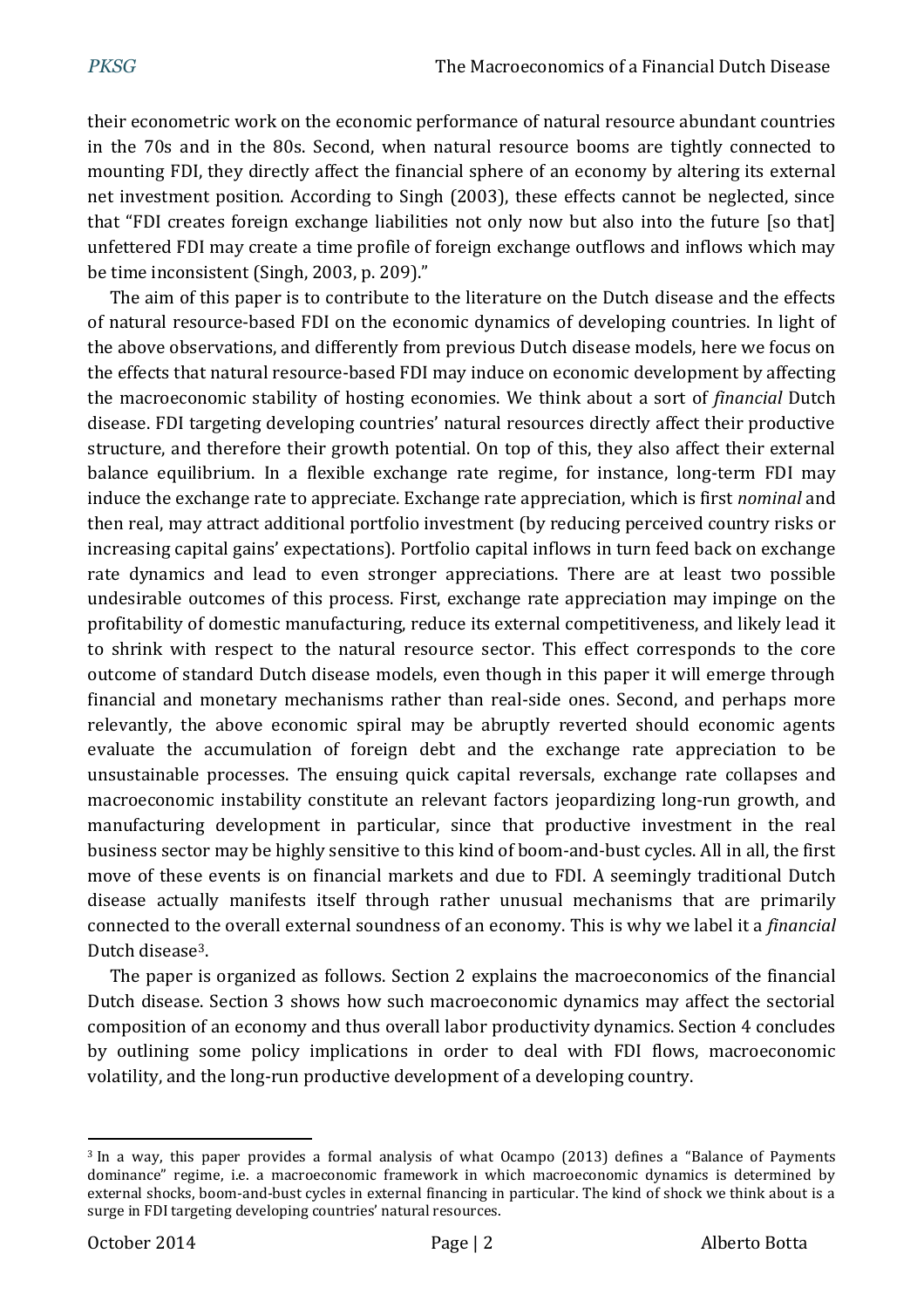## **2. The macroeconomics of a** *financial* **Dutch disease**

This article hinges on a previous paper we wrote on recent macroeconomic dynamics in Colombia as due to booming FDI in the domestic oil sector (Botta *et al*. (2014)). Even though inspired by the peculiar Colombian experience, this paper describes economic dynamics that may also materialize in other developing countries. More precisely, we have in mind the case of a small open developing economy presenting three basic features. First, the economy is characterized by a relevant endowment of natural resources possibly attracting foreign productive investment. Second, the economy is open to free trade and free capital movements. Macroeconomic policy's main concern is about stability, price stability in particular. Inflation targeting is the way monetary policy is implemented (Masson *et al*. (1997), Minshkin (2000), Gemayel et al.  $(2011)$ <sup>4</sup>. Third, consistently with an inflation targeting monetary policy, the nominal exchange rate is free to float (Masson *et al*. (1997), Mishkin (2000), Epstein and Yeldan (2009)). Exchange rate dynamics is the result of Balance of Payments (BoP) dynamics. BoP surpluses lead to exchange rate appreciations, whilst deficits induce depreciations. The domestic central bank may intervene to influence exchange rate dynamics (or take it into account in defining its benchmark interest rate) in the case it would threaten the achievement of the inflation target (Edwards (2006)). Central bank's intervention is promptly implemented in the event of exchange rate depreciations putting at risk domestic price stability by lifting "imported" inflation. Much less concern emerges in presence of appreciation trends that increase domestic purchasing power and reduce inflationist pressures 5.

Beyond the above macroeconomic framework, we also assume that both long-term FDI and short-term portfolio investment are allowed. For the sake of simplicity, we assume FDI to concentrate in the domestic natural resource sector only. Portfolio investment takes mainly the form of short-term/medium-term foreign debt (denominated in foreign currency), let's say bills or financial loans<sup>6</sup>. In order to keep the model as simple as possible, we neglect equity holding. Such simplification does not modify the logic of our model and the economic mechanisms we are dealing with (see below and footnote 11).

Our model is intentionally kept in the simplest form possible in order to make our point as clear as possible. It mainly consists of two non-linear differential equations. Equation (1)

 $\overline{a}$ <sup>4</sup> Masson *et al*. (1997) and Mishkin (2000) list a series of institutional developments that are considered fundamental pre-requisites in order to make inflation targeting effective and credible in developing countries. Emphasis is on the introduction of an independent and accountable central bank, the removal of fiscal dominance, and the development of a deep and free financial sector (intended as a side-product of fiscal dominance's removal).

<sup>5</sup> See Galindo and Ros (2006) on the asymmetric response of Mexican monetary authorities to exchange rate appreciations and depreciations. See also Benlialper and Comert (2013) on Turkey, and Libanio (2010) on Brazil. Mohanty and Klau (2005) provide evidence about monetary policy's asymmetric responses to inflation shocks (tougher against positive shocks than against negative ones) for a larger sample of emerging economies. Interestingly, Pontines and Siregar (2012) find a stronger response of domestic central banks against appreciations rather than depreciations in the case of Indonesia, South Korea, Philippines and Malaysia from 2000 to 2006. After the East Asian crisis at the end of the 90s, even in the (formal) context of an inflation targeting monetary policy, these countries have paid attention to maintain a competitive nominal and real exchange rate in order to avoid trade and current account deficits.

<sup>6</sup> See Taylor (1998), Neftci (1998) and Frenkel and Rapetti (2009) on the short-term structure of foreign liabilities of domestic agents, financial intermediaries in particular, in the emerging economies affected by financial and currency crises in the 90s. See also Mishkin (1999) on this point.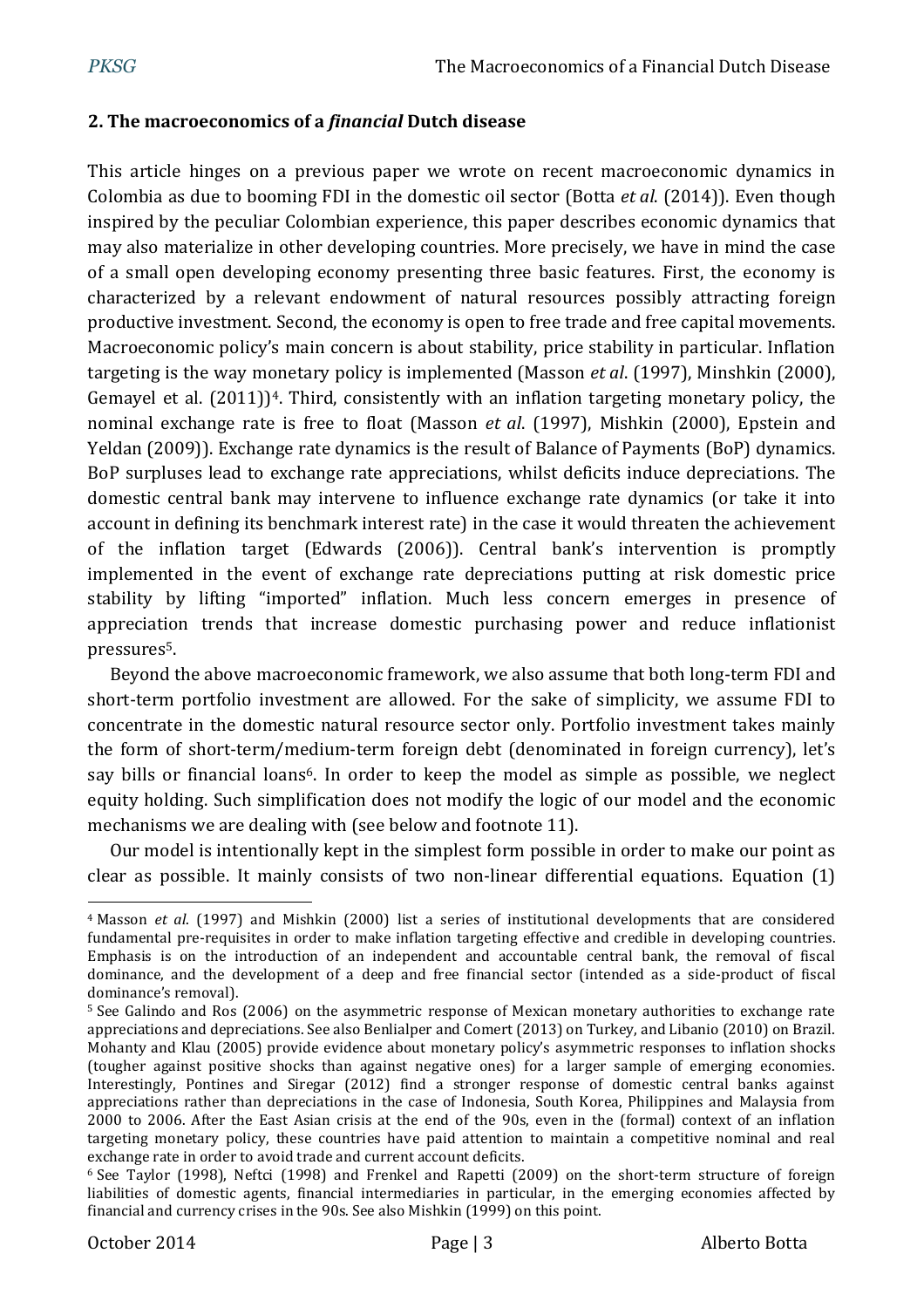explains exchange rate dynamics on the base of the interactions among the various BoP's components7.

$$
\dot{e} = e \left\{ \left[ imp_M(e) - \frac{exp_M(e)}{e} \right] - exp_{NR} + i_H D + \pi_{NR} + \dot{R} - KA_{PI}(i_H - i_F - \sigma(e, D)) - KA_{FDI}(N) \right\}
$$
 (1)

Equation (1) distinguishes between import and export flows of manufactured goods as expressed in foreign currency, *imp<sup>M</sup>* and (*expM*/*e*) respectively; foreign currency-denominated exports of domestic natural resources *expNR*, say oil; interest payments on foreign debt *iHD*; foreign firms' profit repatriation out of natural resource revenues  $\pi_{NR}$ ; domestic central bank's variations of foreign reserves  $\vec{R}$ ; net portfolio capital inflows *KA*<sub>*PI*</sub>, and net FDI *KA*<sub>*FDI*</sub>. In the rest of this paper, we also assume that foreign firms' profit repatriation  $\pi_{NR}$  is a constant share *α* of natural resource exports *expNR*.

In equation (1), we assume that manufactured good imports (in foreign currency) and exports (in domestic currency) respond negatively and positively respectively to *nominal* exchange rate depreciations (i.e. higher *e* values). In this regard, it is worth noting that manufactured good imports and exports, as well as the viability of non-traditional tradable good sectors, are mainly affected by *real* exchange rate dynamics rather then by nominal ones only. For the sake of simplicity, here we don't take into account relative price dynamics between the home economy and foreign countries. This simplification does not modify the solidity of our model. First, the kind of financial Dutch disease we aim at describing primarily affects the nominal exchange rate set on currency markets rather than the real one through, say, changes in relative prices<sup>8</sup>. Second, huge foreign capital inflows may easily keep domestic inflation at higher levels with respect to those observed in foreign economies – developed ones in particular9. Accordingly, the inclusion in our model of domestic and foreign inflation rates would simply reinforce the kind of dynamics we already describe. The logic of the model would not be altered in any way. Last but not least, inflation-targeting monetary policy can restrain inflation lifts due to abundant capital inflows. Relative inflation rate dynamics among trading partners may be of less concern with respect to what observed in the recent past into fixed exchange rate regimes. Accordingly, we neglect it in the present model.

We assume that portfolio capital investment takes mostly the form of foreign currencydenominated short-term bills or loans. Accordingly, foreign lenders do not support any direct exchange rate risk. The amount of net portfolio capital inflows is simply determined by the

 $\overline{a}$ <sup>7</sup> Taylor (2004) rejects the traditional Mundell-Fleming duality between a flexible exchange rate and variations in foreign reserves as alternative adjusting variables of external disequilibria in the short run. Equation (1) might apparently seem to be at odd with such a perspective. However, a deeper look at equation (1) reveals that it does not determine any *instantaneous* equilibrium *level* of the exchange rate *e*, but simply takes into account all the possible factors, i.e. trade flows, financial flows and net transfers, that may give rise to excess demand or excess supply for the domestic currency on the currency market. These forces, in turn, drive *changes* and (perhaps temporary) *trends* in the exchange rate dynamics (i.e.  $\dot{e}$ ). Following Taylor (2004), exchange rate dynamics are thus strongly influenced by interest rate differentials and the uncovered interests' parity through their effects on net (portfolio) capital flows. Equation (1) and equation (2) must be taken together in order to get how exchange rate dynamics and *endogenous* capital flows interact in the *medium run*.

<sup>8</sup> Goda and Torres (2013) provide empirical evidence supporting such interpretation of the Dutch disease episode currently underway in Colombia.

<sup>9</sup> See Frenkel and Rapetti (2009) on the ensuing real exchange rate appreciation experienced by many developing countries after capital account liberalization.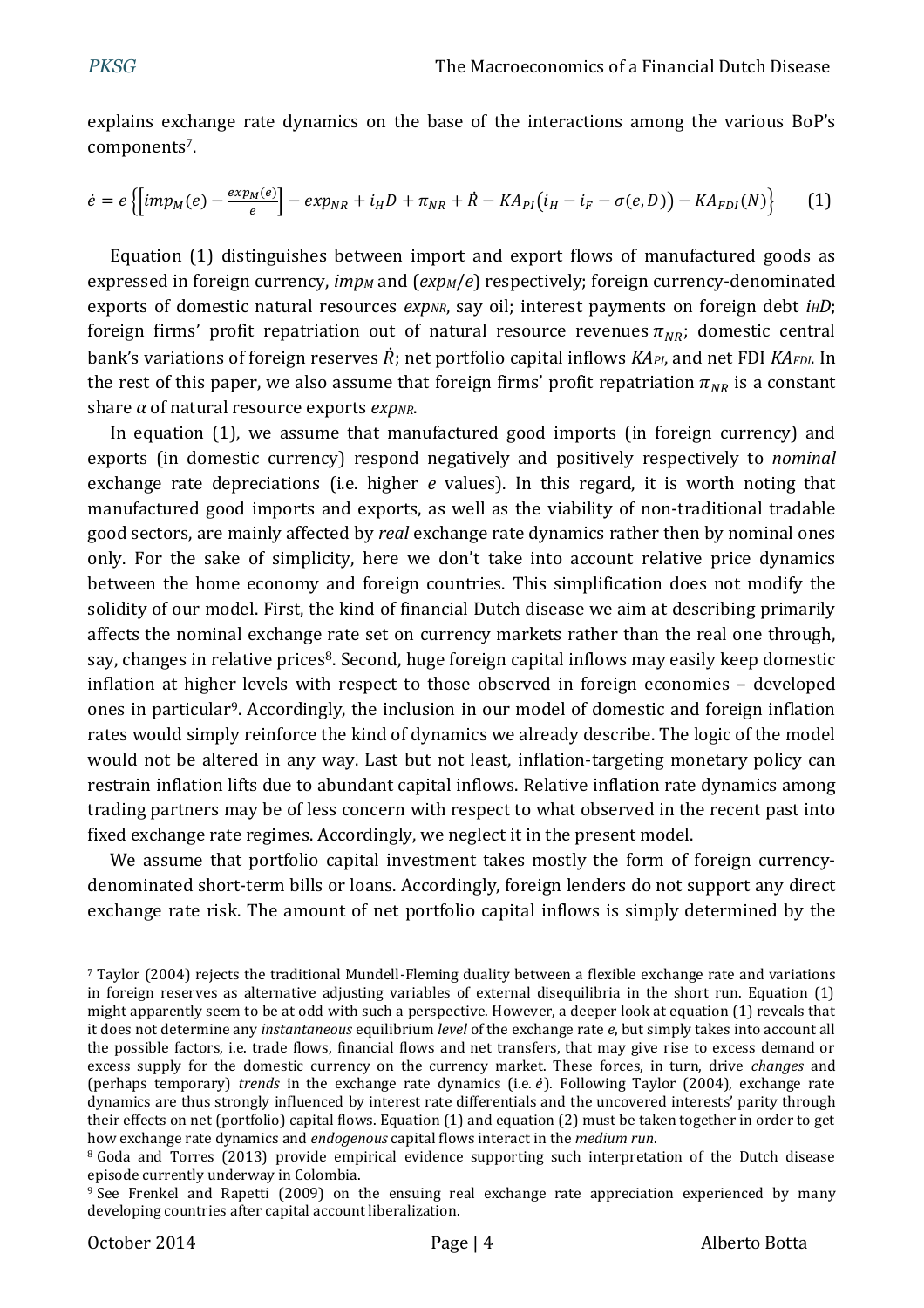interest rates' differential  $(i_H - i_F)$ ,  $i_H$  and  $i_F$  being the domestic and foreign interest rate respectively10, and by the country factor risk *σ*. Yet, portfolio net capital flows are related to exchange rate dynamics through the lender-borrower default risk. On the one hand, the more appreciated is the domestic exchange rate (low *e* values), the more easily domestic borrowers will meet payment commitments in foreign currency, and be financially sound. Accordingly, the country factor risk will decrease and portfolio investment increase. On the other hand, a depreciation of the exchange rate will make the foreign debt burden less sustainable and domestic borrowers' default risk higher. In this case, the ensuing increase in the country risk factor *σ* will probably curtail net portfolio capital inflows. All in all, a negative relationship between the domestic exchange rate and short-term portfolio capital flows emerges<sup>11</sup>.

Net FDI *KAFDI* is assumed not to depend on the exchange rate since that it mainly targets domestic natural resources that are exported on international markets and sold in foreign currency. It is positively influenced by the available stock of domestic natural resources *N*.

In equation (1), variations in domestic central bank's foreign reserves stand out as a policy variable monetary authorities can dispose of in order to affect exchange rate dynamics consistently with their inflation target.

Equation (2) makes explicit our assumption that net portfolio capital flows mainly consist of short-term bills or financial loans, thus representing foreign debt variations.

 $\dot{D} = KA_{PI}(i_H - i_F - \sigma(e,D))$  (2)

With  $(\partial K A_{PI}/\partial \sigma) < 0$ ;  $(\partial \sigma / \partial e) > 0$ ;  $(\partial \sigma / \partial D) > 0$ 

Equation (2) also states a reasonable negative relationship between the current level of foreign indebtedness *D* and its own dynamics. The higher current foreign debt, the less likely foreign lenders will increase their exposition towards domestic economic agents. This implies a self-stabilizing dynamics to take place as to the accumulation of foreign debt.

Whilst most of the partial derivatives' signs is clear in equation (2), something more is to say about stable/unstable exchange rate dynamics. Deriving equation (1) with respect to the current exchange rate in the neighborhood of the steady state and after some mathematical passages, we get:

$$
\left. \frac{\partial e}{\partial e} \right|_{e=0} = \frac{exp_M}{e} \{ \eta_{imp_M}^e \chi - \eta_{exp_M}^e + 1 \} - e \frac{\partial K A^{PI}}{\partial \sigma} \frac{\partial \sigma}{\partial e} \tag{3}
$$

 $\overline{a}$ <sup>10</sup> We assume the domestic interest rate  $i<sub>H</sub>$  to be an exogenous policy variable managed by the domestic central bank in order to achieve its inflation target.

<sup>&</sup>lt;sup>11</sup> Such an assumption likely holds true even in the case we consider equity holding as an alternative investment option with respect to bills or loans. Exchange rate appreciation may in fact increase expected capital gains on domestic equities and stimulate portfolio investment to come in and flood the economy. In the end, foreign investment on domestic bills, equities and the provision of loans may all co-move. They may strongly increase in time of financial euphoria and suddenly dry up when signs of deep external imbalances emerge.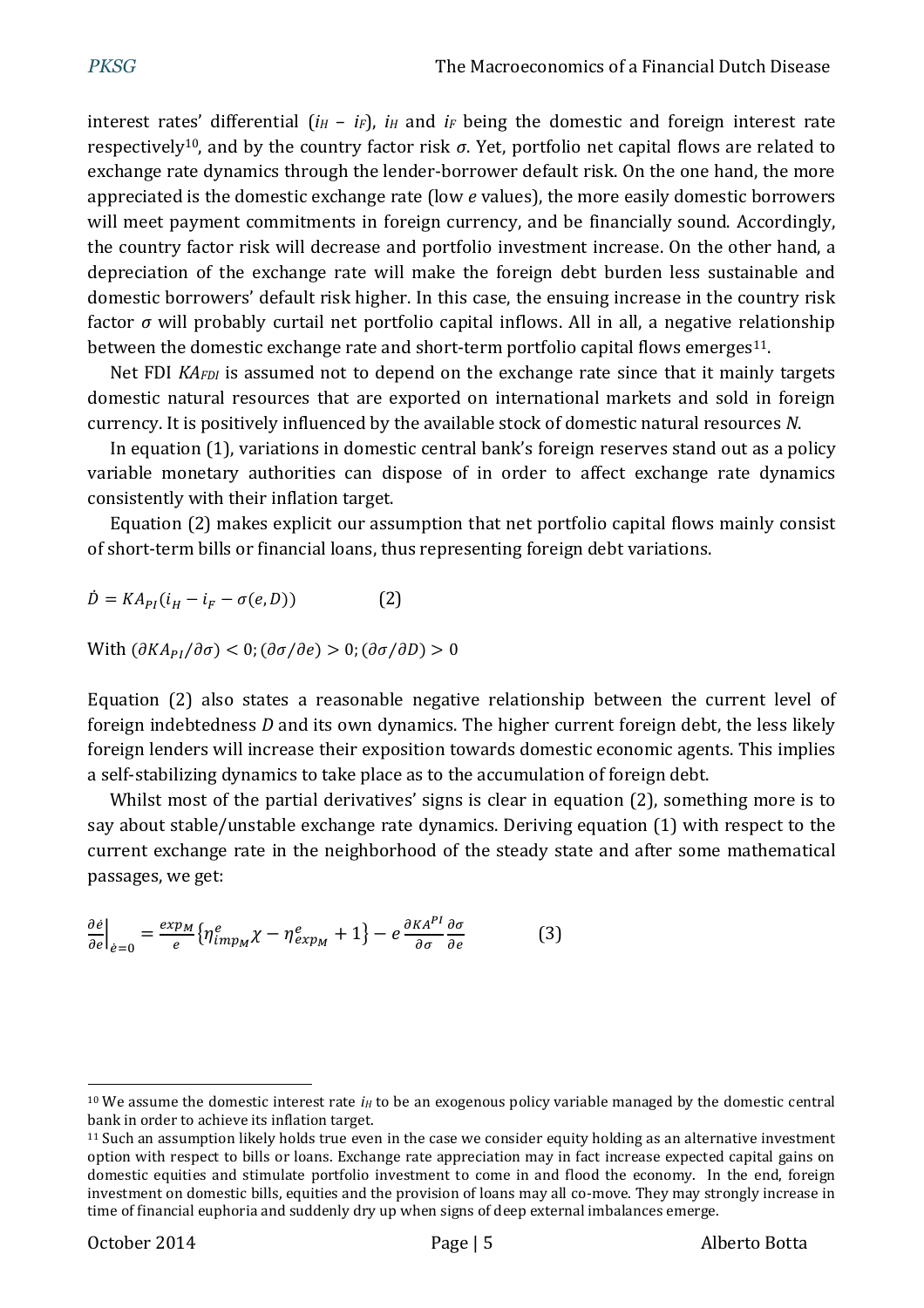With  $\chi = \frac{imp_M}{\sqrt{2m}}$  $\frac{imp_M}{(exp_M/e)}$  as the manufacturing import-export ratio;  $e^{\frac{(\partial imp_M(e)/\partial e)}{imp_M}}$  $\frac{p_M(e)/oe)}{imp_M} = \eta_{imp_M}^e$  and  $e^{\frac{(\partial exp_M(e)/\partial e)}{2}}$  $\frac{p_M(e)/\partial e_J}{e_{Xp_M}} = \eta^e_{exp_M}$  as manufactured good import and export elasticities to the exchange rate.

The above equation (3) defines the negative or positive effect an exchange rate shift may have on its own dynamics. The first part of equation (3) is the well-known Marshall-Learner-Robinson condition in the case of an initial (manufacturing) trade imbalance. However, when capital mobility is assumed, exchange rate dynamics does not depend on trade flows only. On the contrary, in the most recent years capital movements have become overwhelmingly important. Accordingly, the second part of equation (3) takes into account how an exchange rate shift may affect net capital flows, portfolio investment in particular. The sign of equation (3) can be either negative (an increase in the current exchange rate – i.e. a home currency depreciation, tames further depreciations to take place) or positive (unstable feedbacks in the exchange rate dynamics). In this regard, the more liberalized is the capital account, the more intensively capital movements will respond to exchange rate shifts. This fact might likely outstrip possible stabilizing effects passing through trade flows and give rise to exchange rate instability. In the rest of the paper we assume the unstable scenario to apply.

The effect of a higher foreign debt stock *D* on the exchange rate dynamics is clearly positive. A higher debt stock induces the nominal exchange rate to depreciate faster. First, an increase in *D* will lead foreign lenders to be more skeptical about new credit lines conceded to the home economy, so that  $(\partial \sigma / \partial D) > 0$ . Portfolio investment might probably decrease as well as the demand for domestic currency will do. Second, higher debt stocks imply tougher debt burdens and heavier interest payments. The demand for foreign currency will increase and the domestic exchange rate will depreciate. The positive link between  $D$  and  $(\dot{e})$  is formally stated in the derivative below:

$$
\left. \frac{\partial e}{\partial D} \right|_{e=0} = ei_H - e \frac{\partial W A_{PI}}{\partial \sigma} \frac{\partial \sigma}{\partial D} > 0
$$

## 2.1 Macroeconomic dynamics in the exchange rate-foreign debt space

According to the economic relationships encapsulated in equations (1) and (2), dynamics in the exchange rate and foreign debt stock can be described according to the Jacobian matrix J:

$$
J = \begin{matrix} \dot{e} & e & D \\ \dot{D} & \begin{bmatrix} + & + \\ - & - \end{bmatrix} \end{matrix}
$$

The signs of partial derivatives in matrix *J* reveal that the geometric loci for constant values of *e* and *D* both slope downward. Should the  $(\dot{D} = 0)$  locus be steeper that the locus for  $(\dot{e} = 0)$ 0), the system will be unstable. On the contrary, a pretty flat locus for  $(\dot{D} = 0)$ , in particular flatter than the isocline for ( $\dot{e} = 0$ ), will open space to stability. A focus will emerge. Cyclical fluctuations around the equilibrium point will be stable and converging back to equilibrium should the Jacobian matrix's trace tr.(*J*) be negative. Should the matrix's trace be positive, diverging cycles will take place outside equilibrium.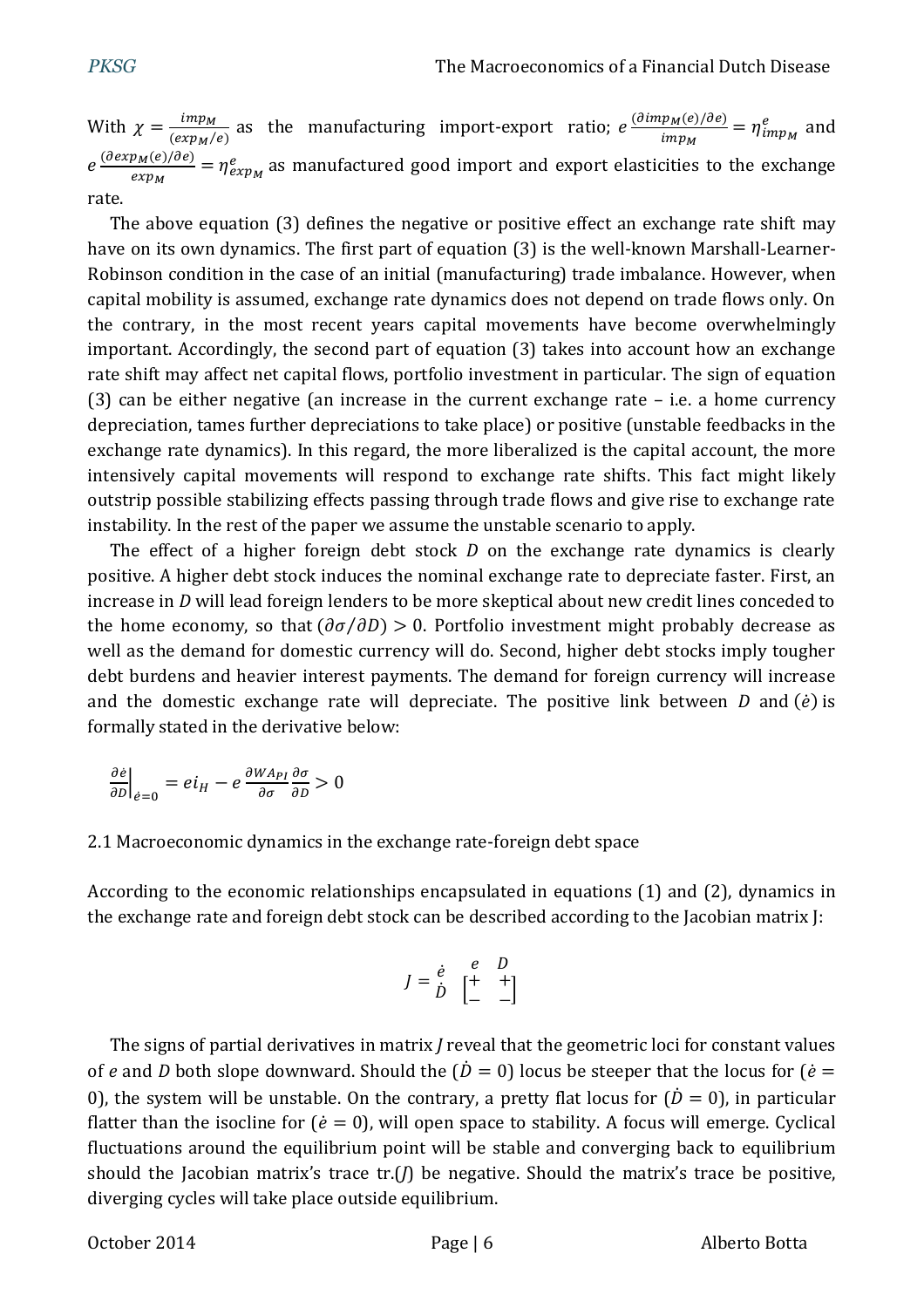

*Figure 1 – Medium-run cycles in the exchange rate-foreign debt space*

Possible converging fluctuations characterizing such economic system are portrayed in figure 1. Should an economy be initially in point C, its balance of payments will register a surplus. Accordingly, the nominal exchange rate will appreciate. A decreasing domestic borrower's risk (or perhaps chances of capital gains on the domestic equity market) will induce foreign portfolio investment to flow in. A foreign credit boom likely takes place and foreign debt increases<sup>12</sup>. The exchange rate appreciates even further, jeopardizing home economy manufacturing exports, favoring imports and leading to a wider manufactured good trade deficit. Once the trajectory of the economy crosses the isocline for  $(\dot{e} = 0)$ , a BoP deficit emerges. The exchange rate starts depreciating even though short-term portfolio investment continues to flow in at least for a little while. Sudden stops, capital reversals and exchange rate collapses eventually take place once the economy's trajectory passes the isocline for  $\dot{D} =$ 0). A depreciating exchange rate and a too high foreign debt stock make foreign investors fear domestic borrowers will hardly honor their payment commitments. External financial support rapidly dries up and well-known external debt/exchange rate twin crises may take place. Needless to say, the effects on the real side of the economy may be harsh<sup>13</sup>.

 $\overline{a}$ <sup>12</sup> In Colombia, the initial surge in FDI has been more recently followed by positive and increasing net foreign portfolio investment. Indeed, in the first half of the 2000s, portfolio investment in Colombia was close to zero or even negative. Since 2007, with the only exception of 2008, it turned into positive. From 2011 to 2013, according to data provided by the Central Bank of Colombia, it amounted to more than 5.5 billion dollars yearly, i.e. more than 1.5% of Colombian GDP. In the first quarter of 2014, it stood at more than 2.5 billion dollars.

<sup>&</sup>lt;sup>13</sup> Mishkin (2000) is well aware that, in presence of high capital mobility and of an inflation targeting monetary policy, increased exchange rate volatility may seriously put at risk the financial solidity of the domestic economy. He stresses that "in many emerging market countries the balance sheets of firms, households and banks are substantially dollarized […] Because inflation targeting necessarily requires nominal exchange rate flexibility, exchange rate fluctuations are unavoidable. However, large and abrupt depreciations may increase the burden of dollar-denominated debt, produce a massive deterioration of balance sheets, and increase the risks of a financial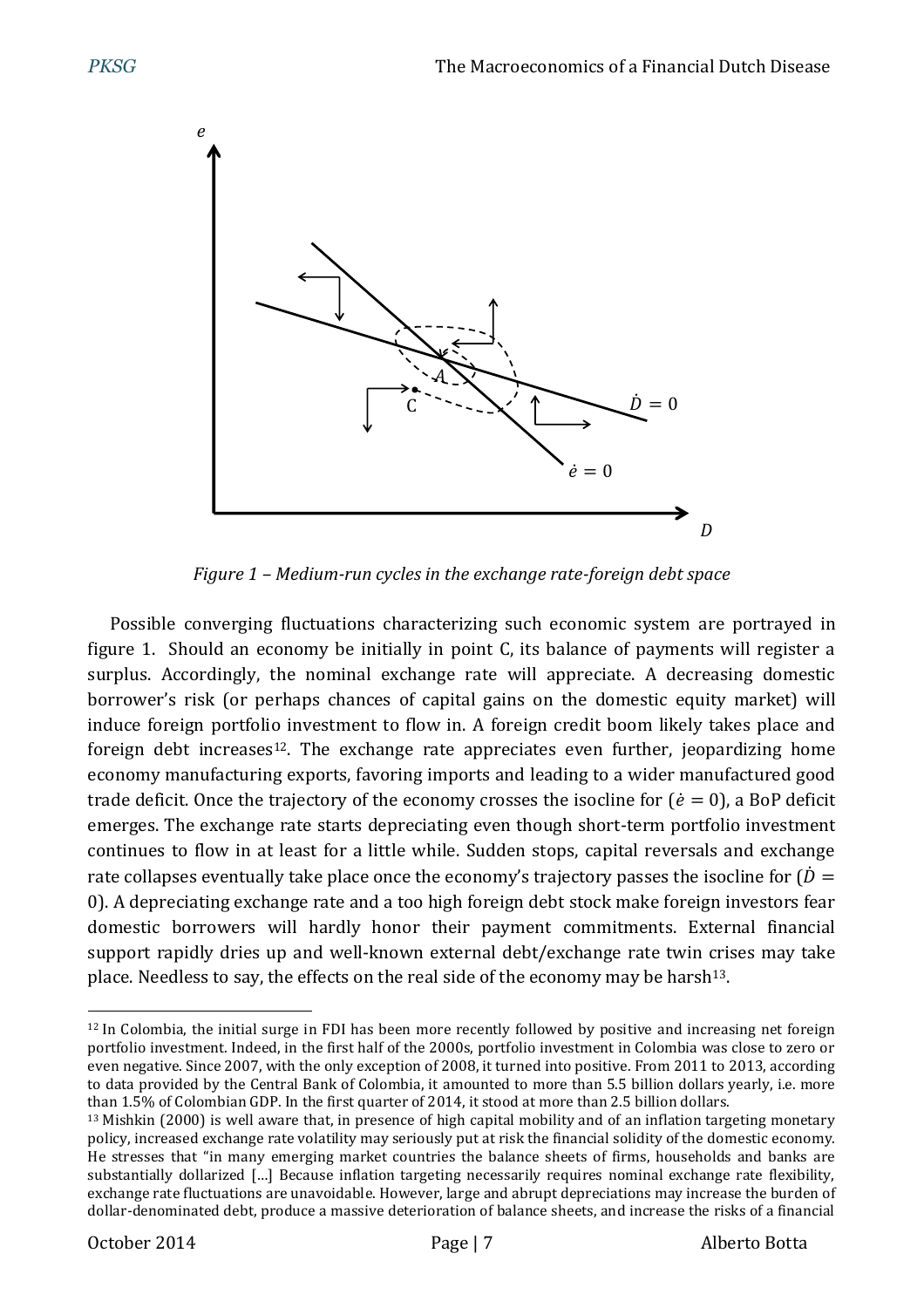### 2.2 A Natural Resource-FDI Boom

Assume now that new natural resources are discovered in the economy. This fact stimulates a jump in net FDI targeting domestic natural resources, so that *WAFDI* increases. From a graphical point of view, the isocline for ( $\dot{e} = 0$ ) moves rightward, see figure 2. A new equilibrium point *B* emerges. Cyclical dynamics like those described in figure 1 will in turn affect an economic system originally located in the initial equilibrium *A*.

The exchange rate will first appreciate and attract additional short-term portfolio investment. Positive FDI, portfolio investment, and the expanded export of natural resources all contribute to crowd out manufactured goods exports and give rise to a widening manufacturing trade deficit by leading to strongly appreciated nominal and real exchange rates. However, the appreciation of the domestic currency and the attraction of foreign portfolio investment may not last long. The widening manufacturing trade gap and foreign firms' profit repatriations (that partially compensate for increases in natural resource exports) will soon or later give rise to an overall BoPs deficit, hence downward pressures on domestic currency (i.e. a negative value of  $\dot{e}$ ). The turning point in the exchange rate dynamics can take place even sooner should FDI decrease in a few years due to the progressive exhaustion of domestic natural resources (in figure 2, the locus for ( $\dot{e} = 0$ ) will partially move back towards the original position).



*Figure 2 – FDI-induced fluctuations*

Regardless of the converging or diverging nature of such economic dynamics, what turns out to be clear is that an initial surge in FDI may eventually ignite boom-and-bust cycles.

crisis (Mishkin, 2000, p. 6)".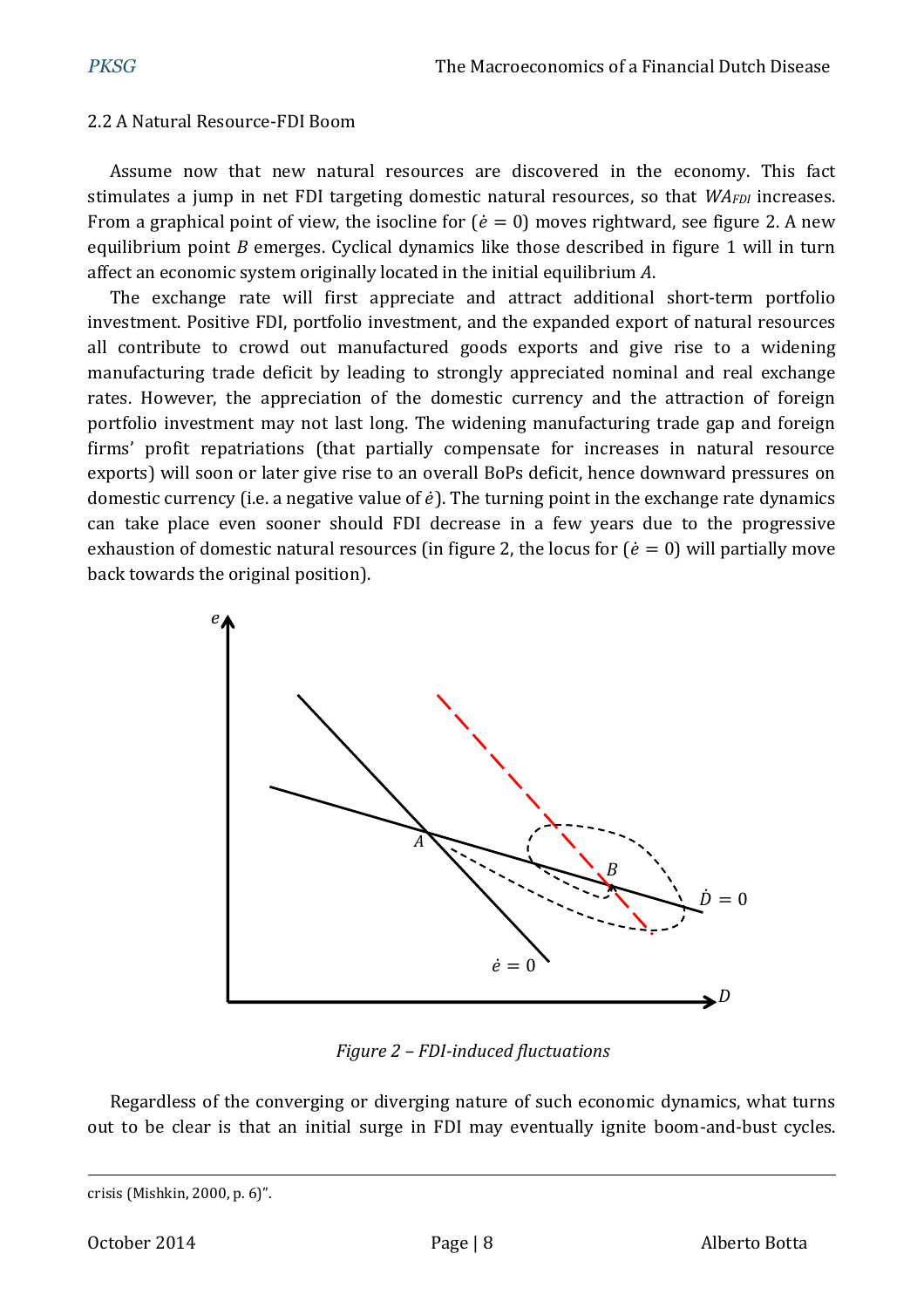Exchange rate volatility and quick capital reversals may in turn lead to the disruption of economic activity, and perhaps to relatively large period of economic stagnation (with respect to those triggered off by other, let's say, demand shocks) should the domestic financial sector be badly hurt by such turbulences (IMF (2009)).

Following Rodrik (2007), exchange rate *appreciation* and exchange rate *volatility* both undermine the development of non-traditional tradable sectors. Manufacturing productions, exports and, above all, investment decisions are often planned in advance on a long-run time horizon. Uncertainty emerging from the above fluctuations may very likely discourage entrepreneurs from implementing new production processes and undertaking investment projects whose profitability cannot be assessed on sufficiently solid probabilistic bases. All in all, FDI targeting developing countries' natural resources may eventually hurt manufacturing and the overall development process thrice. First, they may induce a direct negative effect by shifting an economy productive structure away from the production of manufacturing tradable goods and towards a deeper dependence on natural resources. Second, higher natural resource exports may induce a secular long-run appreciation of the domestic currency, this way making domestic manufacturing less competitive, profitable and viable. Third, manufacturing development may be hindered even further by the uncertainty associated to macroeconomic fluctuations eventually generated by perverse feedbacks between FDI, exchange rate appreciation, and short-term portfolio capital movements. Needless to say, developing countries' policy makers should seriously pay attention to the medium-run and long-run effects of such a *financial* Dutch disease.

## **3. Long-run consequences of the financial Dutch disease**

In the previous section, we have pointed out the macroeconomic volatility and vulnerability that may possibly characterize economies affected by a sort of *financial* Dutch disease. The first move is on financial markets and may take the form of FDI targeting developing countries' natural resources. Exchange rate appreciation, also due to increasing natural resource exports, follows closely and interacts with short-run capital movements into a perverse spiral undermining long-run development. In this section, we want to provide a deeper look at the possible long-run consequences of the aforementioned dynamics.

Our analysis rests on the well-know literature attributing specific growth-enhancing properties to manufacturing. Such a standpoint dates back to the 60s and to the theoretical contributions by Nicholas Kaldor (1967). More recently, this perspective has been reinterpreted and analyzed in formal models on the natural resource curse by Sachs and Warner (1995, 2001), and Ros (2001) among others. From an empirical point of view, Imbs and Warzciag (2003) and Klinger and Lederman (2004) note that most part of the development process hinges on the diversification of a country productive structure. Manufacturing provides more opportunities than other sectors as to the generation of innovation and to the enlargement of the production space. Accordingly, manufacturing development, by providing the basis for the production and export of new non-traditional tradable goods, represents a "positive" structural change that feeds growth (Rodrik (2009), McMillan and Rodrik (2011)) and may be the engine of economic take off (Rajan and Subramanian (2011)). Even though manufacturing may play a less relevant role for economic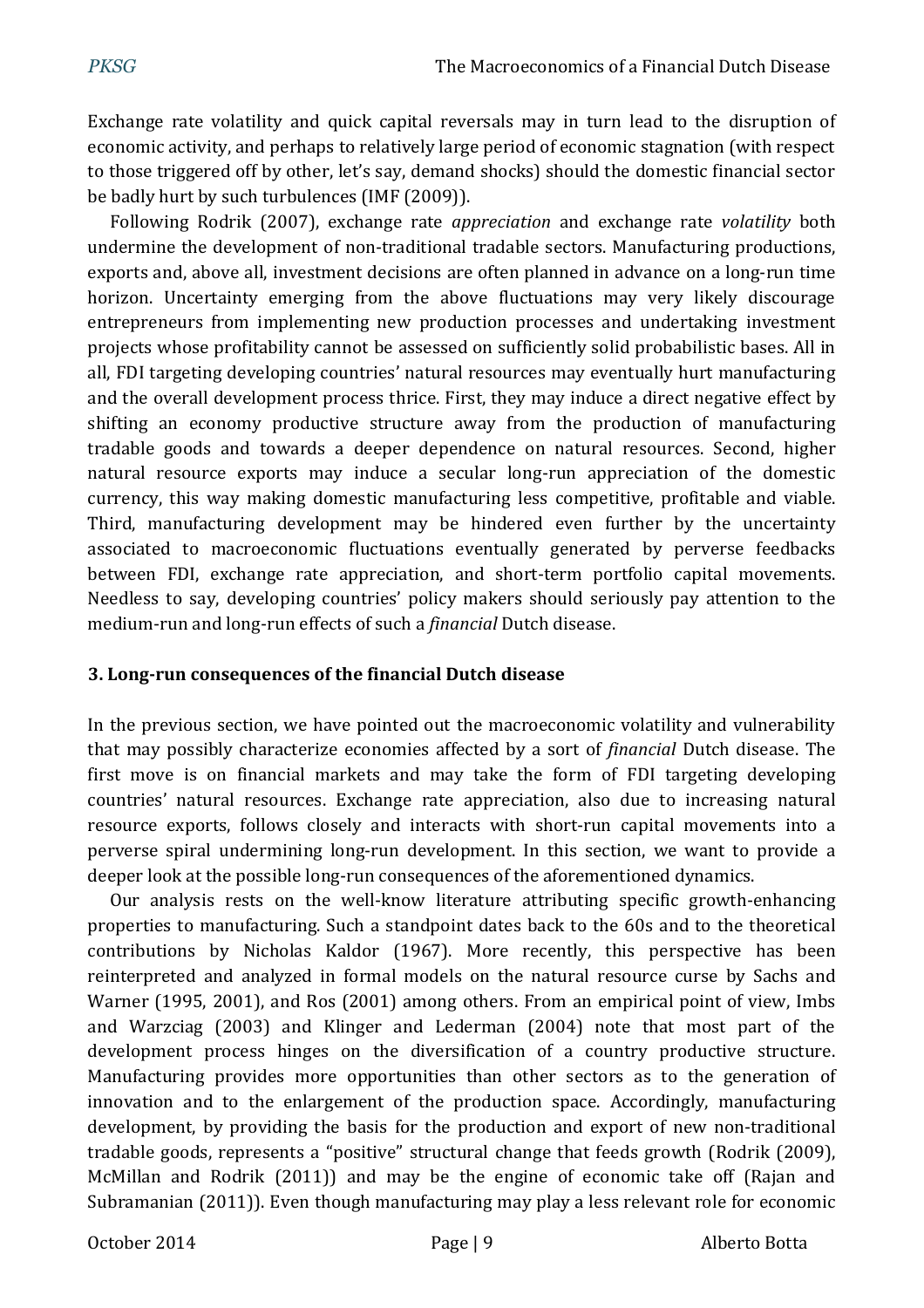growth in the era of the digital economy than in the "golden age" after the end of the Second World War, it still emerges as a leading factor in the growth process of developing countries (Lavopa and Szirmai (2012)).

In order to make our point clearer, equation (4) formalizes in the simplest way possible some of the factors affecting manufacturing development. We assume manufacturing development to be captured by manufacturing contribution to real GDP.

 $m = f(e, \rho, WA_{PI}, K_{NR})$  (4)

With  $(\partial m/\partial e) > 0$ ;  $(\partial m/\partial WA_{PI}) < 0$ ;  $(\partial m/\partial K_{NR}) < 0$ 

In equation (4), we first assume that non resource-based tradable good sectors (as a share of GDP) are positively affected by a depreciated exchange rate. This assumption relies on the considerable and expanding body of literature that defines exchange rate policy as one of the most effective industrial policies favoring the expansion of non-traditional tradable sectors versus non tradable industries, at least in the early stages of economic development and economic take-off (Gala (2008), Rodrik (2008a, 2009), Cimoli *et al*. (2013)).

Following Rodrik (2007), manufacturing development responds positively to a relatively depreciated and *stable* (real) exchange rate. On the contrary, exchange rate volatility may seriously hinder the emergence in the home economy of new non-traditional tradable industries. Accordingly, in equation (4) *ρ* stands for a measure of exchange rate volatility, let's say exchange rate variance. In our model, perverse feedbacks between initial FDI flows, shortterm portfolio investment and exchange rate dynamics may give rise to protracted exchange rate fluctuations, hence increasing *ρ* values. On top of the initial appreciation phase in the exchange rate dynamics, such an exchange rate volatility put further strain on the (relative) expansion of domestic manufacturing activities.

In equation (4), we also think about a negative relationship between manufacturing development and net portfolio capital inflows. Such an assumption does not hinge upon any specific empirical evidence. Studies have mostly focused on the effects of portfolio capital flows on general macroeconomic dynamics and volatility rather than on possible effects on the sectorial composition of the recipient economy. Nonetheless, it may be reasonable to assume that other non-tradable sectors may benefit most from a surge in portfolio foreign investment. This is the case, for instance, of financial services or the real estate sector that might better exploit chances to get easy access to cheap external finance and use it to speculate on domestic financial assets (Taylor (1998)) 14.

Finally, manufacturing GDP share is affected negatively by the dimension of the domestic natural resource sector, here represented by the capital stock *KNR* invested in the natural resource industry, which is in turn positively influenced by the stock of natural resources *N*.

Equation (5) gets in the simplest way possible the essence of the Kaldorian argument as to the peculiar pro-growth properties characterizing manufacturing. Formally, we translate such

<sup>14</sup> See IMF (2009) on the asymmetric response of service and manufacturing sectors to economic cycles. Service and real estate sectors have been relevant sources of employment creation during perhaps finance-led expansions since 1970. Manufacturing employment, on the contrary, has traditionally been the main victim of contractions.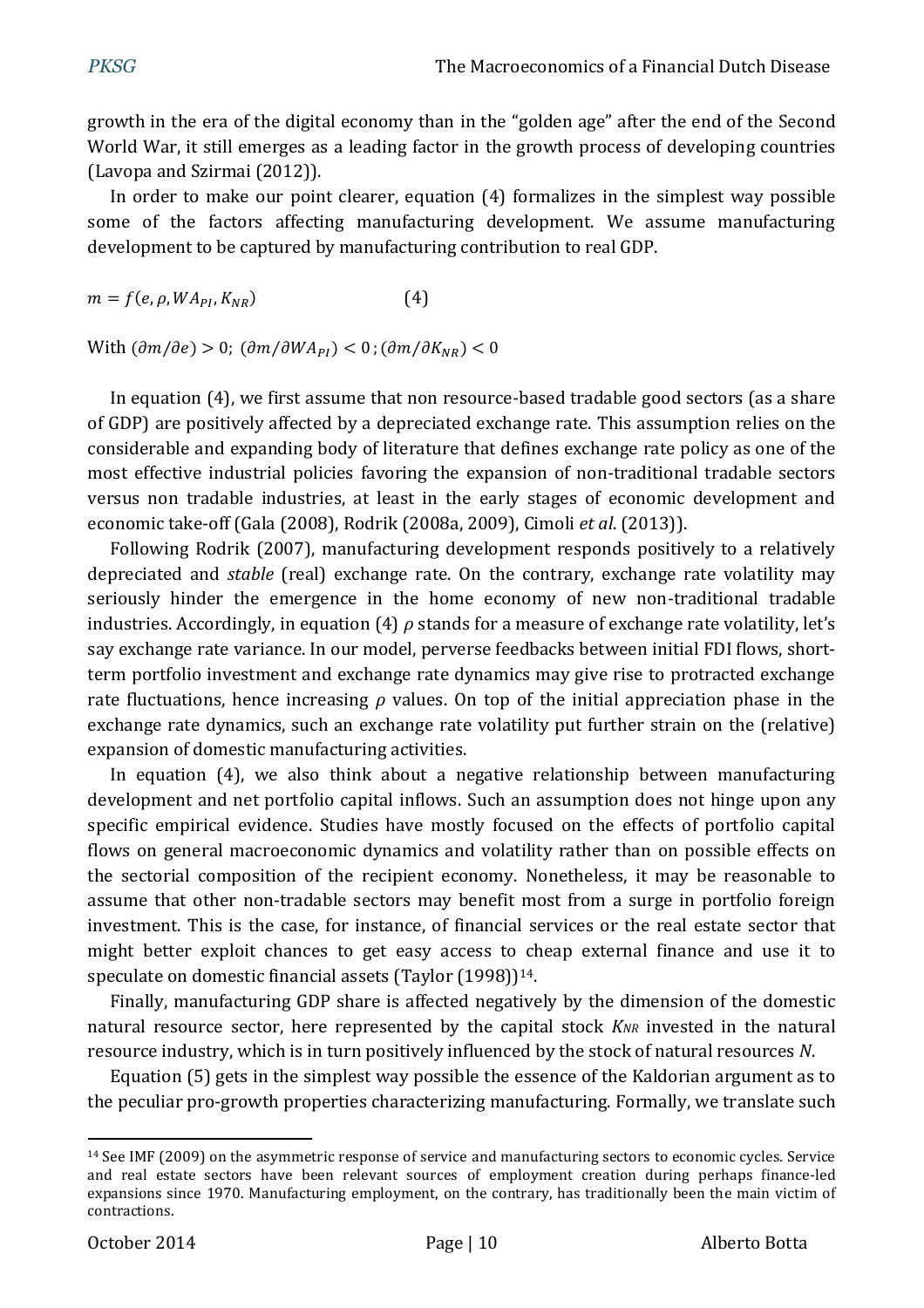a point in a positive relationship between manufacturing GDP share *m* and the overall labor productivity growth rate *yl*.

 $y_l = g(m)$  (5)

With  $(\partial y_l / \partial m) > 0$  and  $\partial (\partial y_l / \partial m) / \partial m < 0$ 

The long-run development effects of the medium-run dynamics described in the previous part of the paper pass through the kind of relationships formalized in equations (4) and (5). These relationships are depicted in figure 3.

In the top-left panel of figure 3, we match each other those values of the exchange rate *e* and of net portfolio capital flows *WAPI* that keep manufacturing GDP shares constant. According to partial derivatives' signs associated to equation (4), the locus for constant *m* values is upward sloping. In figure 3, the "*m<sup>A</sup>* curve" represents all possible *e*-*WAPI* combinations that keep the home economy manufacturing GDP share equal to *mA*, i.e. its initial value in equilibrium point A. Points below the "m<sub>A</sub> curve" stand for levels of manufacturing development lower than *mA*. Points above the "*m<sup>A</sup> curve*" correspond to manufacturing shares on GDP higher than *mA*. According to equation (4), the position of the map of contour curves for different *m* values change according to *ρ* and K<sub>N</sub>. Should *ρ* and/or *K<sup>N</sup>* increase, the isocline for values of *m* equal to *m<sup>A</sup>* will move upward. Given net portfolio flows, a depreciation of the exchange rate must materialize in order to preserve manufacturing contribution to GDP from declining.

The top-right panel of figure 3 depicts the positive relationship between the exchange rate *e* and *m* as encapsulated in equation (4). Last but not least, the bottom-left panel of figure 3 reproduces the positive link between manufacturing development and overall labor productivity growth.

According to the analysis proposed in the previous sections of this paper, a natural resource boom will attract new FDI. The capital stock *KNR* will increase and natural resource production (and exports) expand. Ceteris paribus, this will imply a direct contraction of the manufacturing GDP share. The productive system will rely more, at least in relative terms, on natural resource industries rather than manufacturing. In the top-left panel of figure 3, such a shock is represented by a parallel upward shift of the "*m<sup>A</sup>* isocline" (from *m<sup>A</sup>* to *m<sup>A</sup> 1*).

Beyond this first direct effect, the initial FDI inflow sets in motion the cyclical dynamics described in section 2. This fact is reproduced in the top-left panel of figure 3 through the redcolored dashed line. The economy will move away from the initial equilibrium *A* and fluctuate around the final equilibrium *B*. Along the cyclical traverse towards the new equilibrium, increasing exchange rate volatility will take place (at least with respect to the initial steady state), so that  $\rho$  will increase in equation (4). According to the arguments outlined above, exchange rate fluctuations will jeopardize manufacturing development even further. In the top-left panel of figure 3, this additional indirect and undesirable outcome of initial FDI inflows is captured by a second-round upward shift in the " $m_A$  isocline" (from  $m_A{}^1$  to  $m_A{}^2$ ).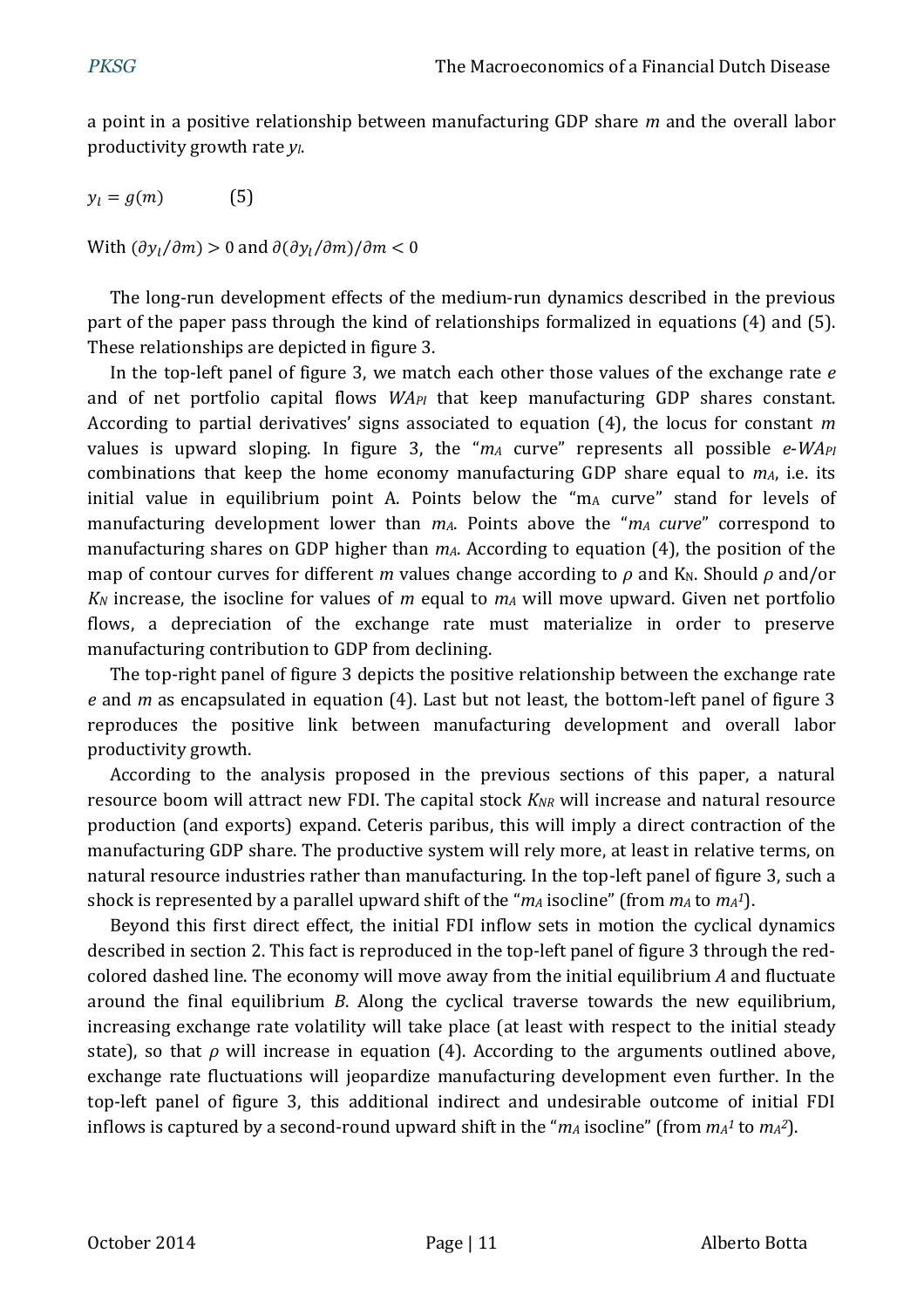

*Figure 3 – Long-run effects of the financial Dutch disease*

In point B, net portfolio capital flows are in equilibrium and the foreign debt stock stable. The exchange rate *e* will set at a new lower and more appreciated long-run value than the initial one. Indeed, increasing exports of primary commodities on international markets may lead to a long-term persistent appreciation of the domestic currency, this way crowding out manufacturing exports. Domestic manufacturing will likely shrink even further15.

In the top-right panel of figure 3 we reproduce the long-run contraction of domestic manufacturing in the (*e-m*) space. The leftward movement of the (*e-m*) curve represents the effects on manufacturing development due to both the initial FDI shock and the ensuing sharp exchange rate and macroeconomic volatility. The downward movement *along* the new dashed line from *e<sup>A</sup>* to *e<sup>B</sup>* is the outcome of the long-run exchange rate appreciation. Accordingly, manufacturing participation to GDP will decrease from *m<sup>A</sup>* to *mB*.

In line with our assumptions, the upward sloping curve in the bottom-left panel of figure 3 shows the positive link between manufacturing development and overall labor productivity dynamics. It also shows the possible worrisome long-run effects of such a financial Dutch disease. FDI in natural resource sectors, unstable portfolio capital flows and a permanent exchange rate appreciation may eventually lead to a permanent slowdown in the growth rate of labor productivity and in the pace of economic development.

 $\overline{a}$ <sup>15</sup> In a way, we formalize the original argument put forward by Singh, when he argues: "FDI surges, as those for example of portfolio investment can lead to equally undesirable consequences such as exchange rate appreciation and reduced competitiveness of a country's tradable sector (Singh, 2003, pag. 209)".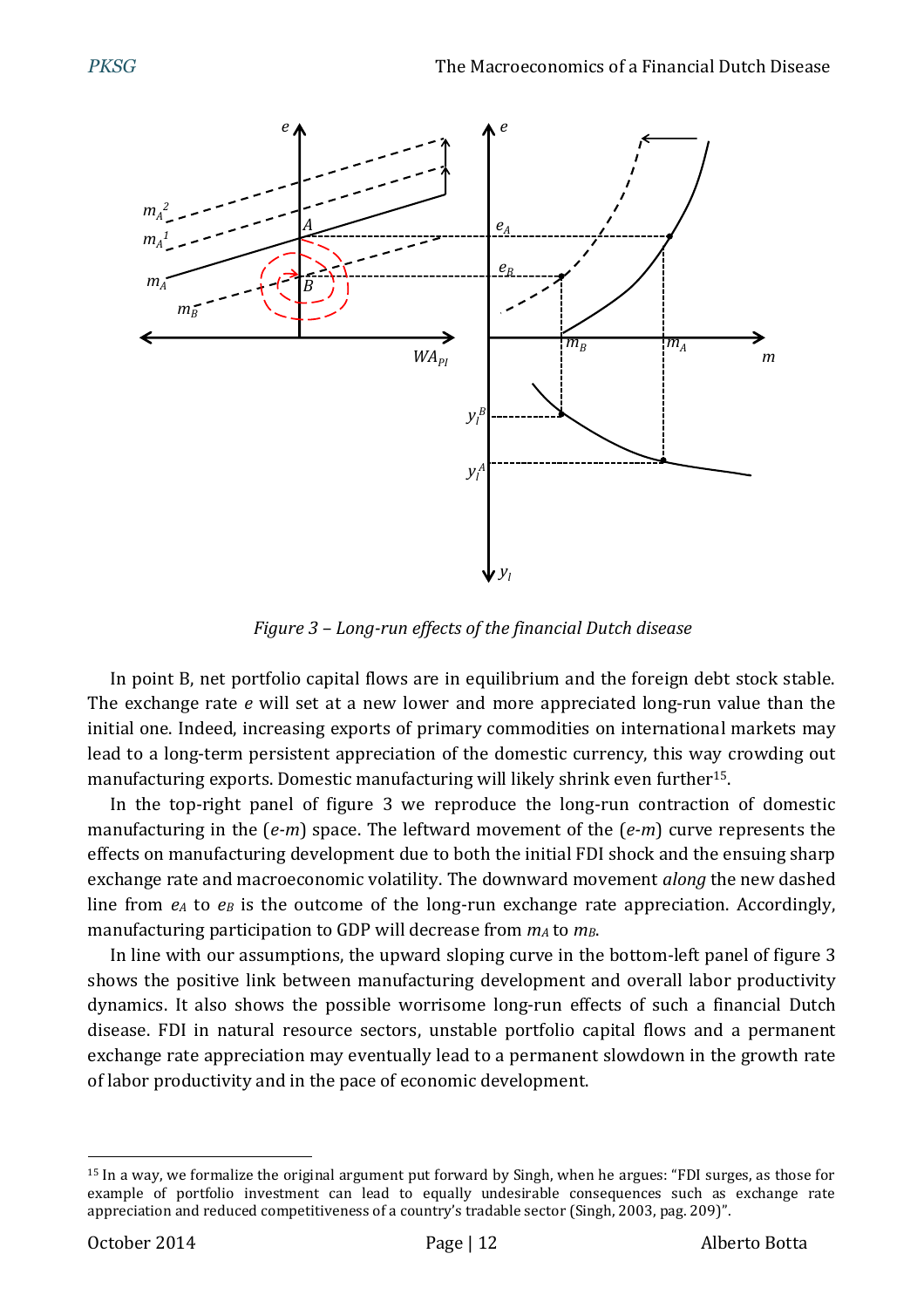## **4. Policy Options**

The long-run negative effects on labor productivity dynamics due to such a financial Dutch disease are not automatic. First, these effects depend on how FDI integrates with the rest of the domestic productive system, which in turn depends, at least partially, by the industrial policy implemented by domestic authorities. Second, exchange rate volatility and financial turbulences might be tamed through specific measures adopted by monetary and fiscal institutions. In both cases, domestic authorities may be expected to intervene in order to avoid perverse dynamics and get the best possible from foreign productive investment inside the domestic economy16.

The kind of policies that could be implemented to tackle with the Dutch disease depends on the precise mechanisms through which the Dutch disease operates. The OECD (2013), for instance, recognizes the existence of a de-industrialization episode currently underway in Colombia and describes it in line with standard real-side Dutch disease models. Accordingly, the OECD recommends a set of restrictive fiscal and monetary policies in order to tame possible perverse effects of the ongoing natural resource-FDI boom. On the one hand, OECD claims that in time of economic bonanza restrictive fiscal policies may help to reduce inflationist pressures due to increased domestic expenditures and create a fiscal buffer to deploy in the event of future reductions in the price of primary commodities. On the other hand, monetary policy should focus on price stability, and perhaps increase the target interest rate and (hence) indirectly reinforce nominal exchange rate appreciation to meet its own inflation target. In such a context, in presence of a permanently appreciated market-driven nominal exchange rate, the need to maintain the real exchange rate competitive should be pursed through structural measures. Among them, emphasis is on the removal of a too restrictive minimum wage regulation and on the support of infrastructural investment raising overall factor productivity.

In this paper, we describe the Dutch disease, the Colombian one among others, from a different perspective with respect to traditional models on this topic. The Dutch disease we deal with has a prevalent financial nature and leads to de-industrialization through rather different mechanisms with respect to those considered in the traditional story. Accordingly, a different set of policies should be considered to tackle with it. Alternatively, the same policies mentioned above might take a different stance. In this paper, we focus on two specific topics that mainly concern macroeconomic policies rather than long-run industrial ones, even though relevant overlaps exist between the two types of measures (Rodrik (2008)). The first issue refers to financial flow controls. The second one refers to the exchange rate policy implemented by domestic monetary authorities, hence on the management of foreign reserves.

Exchange rate fluctuations and financial turbulences described in this paper come from an initial surge in FDI that triggers off a vicious spiral between volatile capital flows and exchange rate dynamics. The destabilizing effects of short-term capital flights are clear.

<sup>16</sup> Government revenues, for instance, may increase remarkably thanks to royalties levied on the exploitation of domestic natural resources by foreign companies. These revenues, on top of stabilizing or better improving the government fiscal balance, could be used to implement industrial policies supporting manufacturing development and counter-acting "perverse" structural changes outlined in the paper.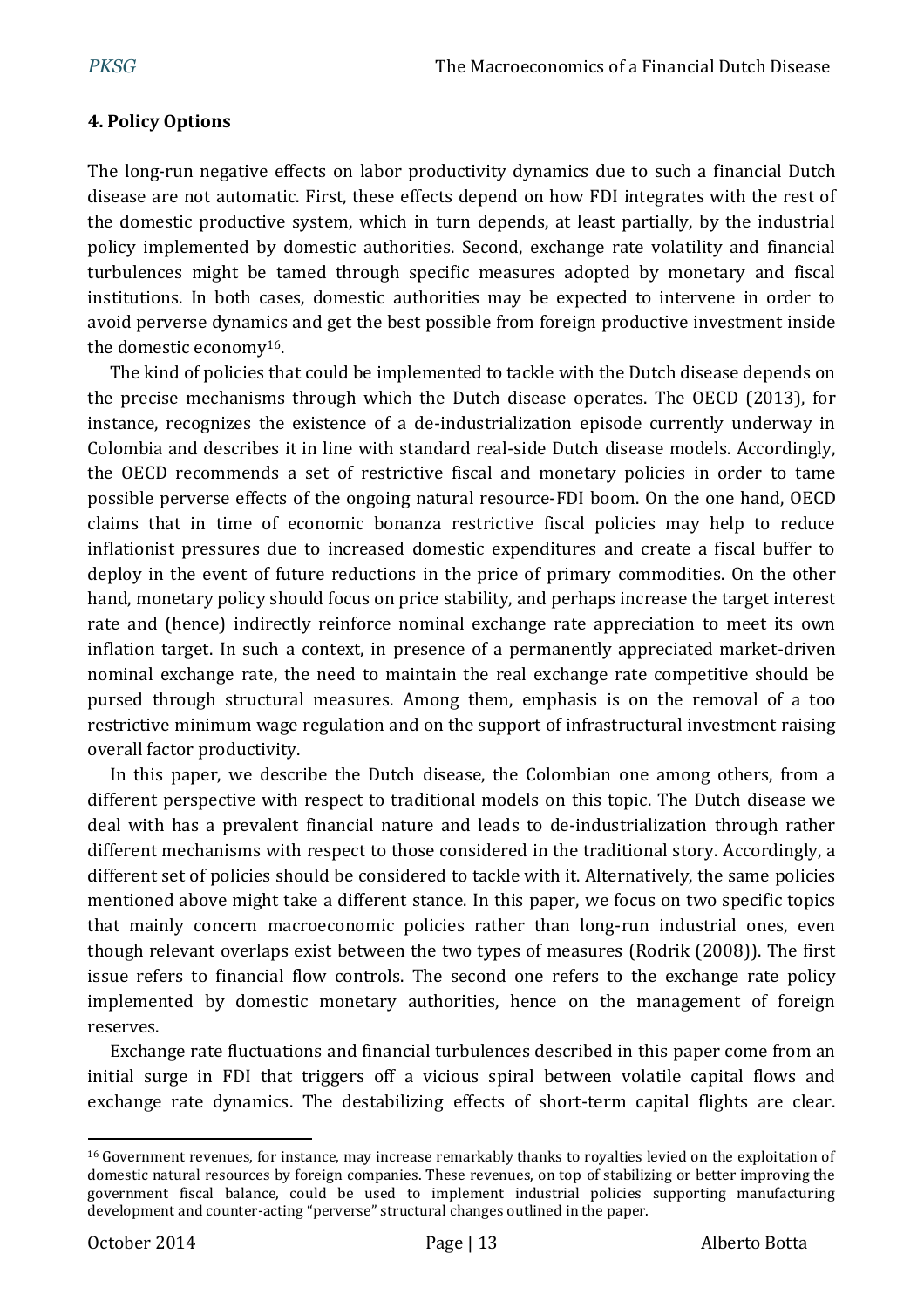Accordingly, this paper provides further support to the already existing convincement that short-term foreign portfolio investment should be tightly controlled and limited. Into the macroeconomic context we describe, it appears fundamental to sharply reduce the sensitiveness of capital flows to exchange rate changes. On top of possible quantitative restrictions, we think about taxation schemes that target capital gains, those emerging from exchange rate appreciations in particular. On the one hand, taxes on capital gains may discourage speculation on the domestic equity market. Moreover, they may curb domestic agents' propensity to search for financial resources on international markets to deploy on speculative activities on domestic assets. This might significantly contribute to reduce domestic agents' exposition to foreign debt.

To get this point clearly, assume that policy intervention works to remove destabilizing connections between portfolio foreign investment and the exchange rate. Accordingly, the locus for  $(\dot{D} = 0)$  gets vertical (see figure 4 below). On top of this, the locus for  $(\dot{e} = 0)$  may turn out to be positively sloped. Once removed destabilizing forces connecting *e* to *e* through boom-and-bust dynamics in portfolio capital flows, a depreciation of the exchange rate will more easily improve the trade balance and the overall Balance of Payments, provided that the Marshall-Learner-Robinson condition holds true. In such a new framework, FDI targeting domestic natural resources will still appreciate the exchange rate, hence undermining the competitiveness of domestic manufacturing. Yet, exchange rate volatility and financial turmoil will be avoided. The system will become stable. This simple fact will positively affect long-run economic development and the relative expansion of manufacturing by providing a more stable and safer context for taking long-run and often irreversible production and investment decisions.



*Figure 4 – Short-term capital flow controls and macroeconomic stabilization*

Despite of a much more stable macroeconomic framework, FDI-induced pressures on exchange rate appreciation will still work against long-run manufacturing development. In order to effectively tackle with this problem, the domestic central bank could intervene on the currency market and avoid nominal appreciation by increasing its own foreign reserves. In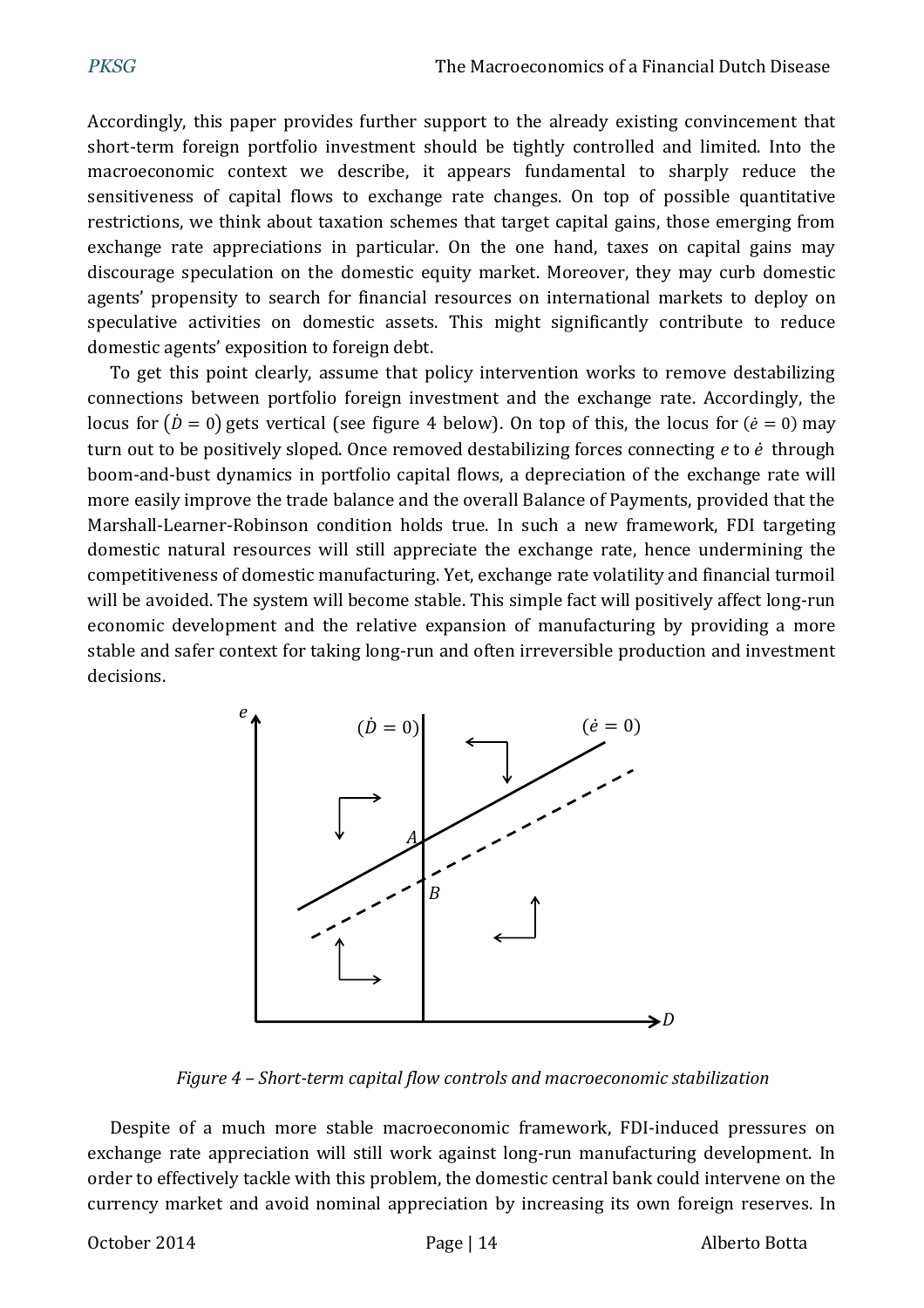terms of our model, a rise in  $\hat{R}$  will help to bring back the isocline for  $(\hat{e} = 0)$  to its original position or even move it upward in figure 4. Accordingly, the domestic exchange rate could remain constant or even depreciate. Perverse effects of FDI inflows on the competitiveness of domestic non-traditional tradable sectors will be neutralized or even reverted.

More generally, in this paper we are describing an economic scenario in which a FDIinduced surplus in the home economy Balance of Payments initially drives home currency to appreciate. According to Frenkel (2007, 2008), this is a context in which the well-know trilemma does not hold true. The domestic central bank can thus safely intervene on markets, accumulate foreign reserves, maintain an independent monetary policy and control the exchange rate according to its own objectives even in presence of unfettered capital movements. In this sense, domestic monetary authorities could be actively involved in fostering the home economy long-run development process and recognize the importance that the exchange rate may play to favor productive and export diversification. They could aim at controlling the *nominal* exchange rate in order to maintain the *real* exchange rate at competitive levels that are consistent with an ongoing industrialization process. Needless to say, such a monetary stance largely departs from a strict inflation targeting monetary policy. Monetary policy should be charged of a much wider range of purposes far beyond price stability. One the one hand, the attempt to keep inflation under control should be maintained and pursued through a tight coordination between monetary, fiscal and social policies. On the other hand, monetary policy should take a much more developmentalist stand and support domestic productive progress by targeting an international competitive nominal and real exchange rate. Past experience has revealed that exchange rate pegs and external nominal anchors may easily give rise to speculative attacks and cannot protect developing countries from the risks posed to economic development by appreciating *real* exchange rates. Inflation targeting monetary policy and market-driven exchange rate fluctuations, however, seem not to provide a reliable alternative, since that exchange rate and macroeconomic volatility may sharpen, and pressures to nominal and real exchange appreciations still persist. In the end, the best BoPs/exchange rate regime seems to be a managed, and sometimes highly managed exchange rate regime in which domestic monetary authorities also a competitive (and stable) real exchange rate in order to favor growth and employment (Ocampo (2013)). There is increasing evidence this kind of policy has been effective in the case of successful newly industrializing East Asian countries (Sachs (1985), Gala (2008), Cimoli *et al*. (2013)). There is a widespread belief that it might turn out to be extremely useful to tackle with the undesirable long-run outcomes of a financial FDI-driven Dutch disease (Ros (2011)). The present paper provides theoretical support to this last perspective.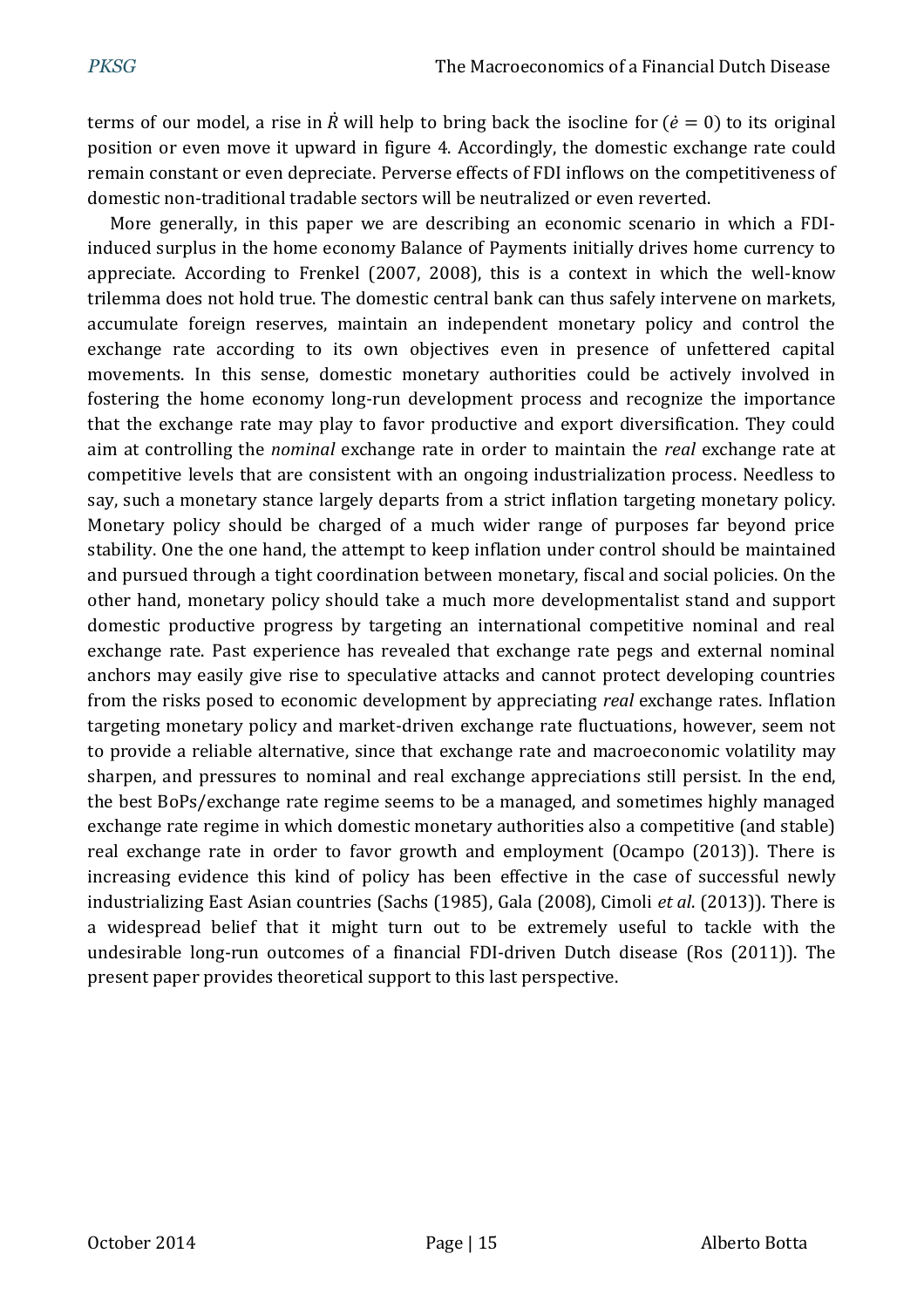### **References**

- Alfaro L. and Johnson M. (2012) *Foreign Direct Investment and Growth*, in Caprio G. (ed.), The Evidence and the Impact of Financial Globalization, Elsevier, pp. 299 – 307.
- Benlialper A. and Comert H. (2013) *Implicit Asymmetric Exchange Rate Peg under Inflation Targeting Regimes: The case of Turkey*, PERI Working Paper n. 333.
- Botta A., Godin A. and Missaglia M. (2014) *Finance, Foreign (Direct) Investment and Dutch Disease: The case of Colombia*, DEM Working Paper 2014/90.
- Bruno M. and Sachs J.D. (1982) Energy and Resource Allocation: A Dynamic Model of the "Dutch Disease", *Review of Economic Studies*, vol. 49 (5), pp. 845 – 859.
- Cimoli M., Fleitas M. and Porcile G. (2013) Technology Intensity of the Export Structure and the Real Exchange Rate, *Economics of New Technology and Innovation*, vol. 22 (4), pp. 353 – 372.
- Corden W.M. and Neary J.P. (1982) Booming Sector and De-industrialization in a small open economy, *The Economic Journal*, vol. 92 (368), pp. 825 – 848.
- Dutt A.K. (1997) The Pattern of Direct Foreign Investment and Economic Growth, *World Development*, vol. 25 (11), pp. 1925 – 1936.
- Edwards S. (2006) *The Relationship Between Exchange Rates and Inflation Targeting Revisited*, NBER Working Paper n. 12163.
- Epstain G. and Yeldan A.E. (2009) *Beyond Inflation Targeting: Assessing the Impacts and Policy Alternatives*, in. Epstain G. and Yeldan A.E. – Beyond Inflation Targeting, Cheltenham (UK) and Northampton (USA): Edward Elgar, pp. 3 – 27.
- Frenkel R. (2007) The Sustainability of Monetary Sterilization Policy, *Cepal Review*, vol. 93, pp. 23 36.
- Frenkel R. (2008) Competitive Real Exchange rate Regime, Inflation, and Monetary Policy, *Cepal Review*, vol. 96, pp. 191 – 201.
- Frenkel R. and Rapetti M. (2009) A Developing Country View of the Current Global Crisis: What should not be forgotten and what should be done, *Cambridge Journal of Economics*, vol. 33 (4), pp. 685 – 702.
- Gala P. (2008) Real Exchange Rate Levels and Economic Development: Theoretical Analysis and Econometric Evidence, *Cambridge Journal of Economics*, vol. 32 (2), pp. 273 – 288.
- Galindo L.M. and Ros J. (2006) *Alternatives to Inflation Targeting in Mexico*, PERI Working Paper 2006/7.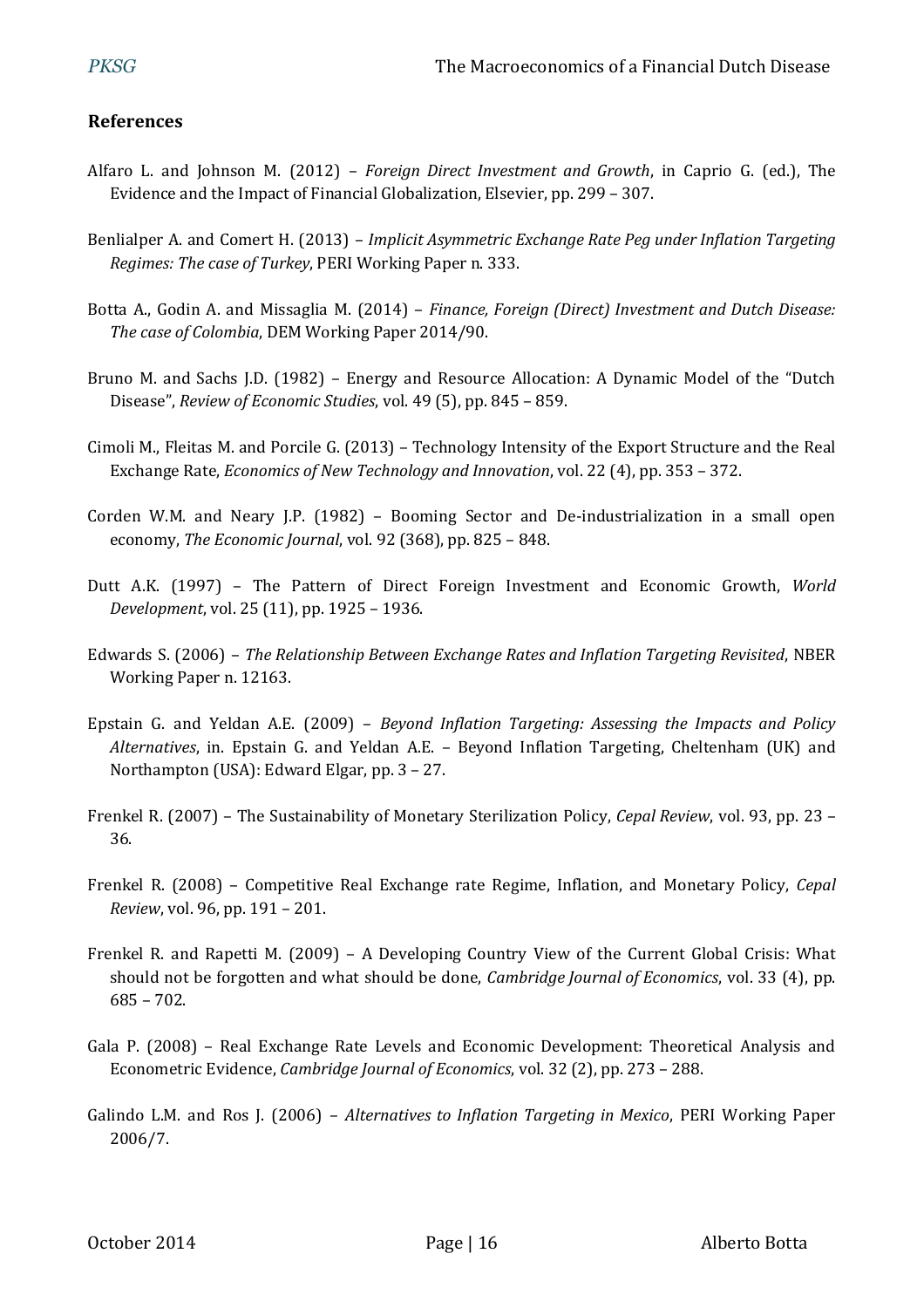- Gallagher K.P., Griffith-Jones S. and Ocampo J.A. (2012) *Capital Account Regulation for Stability and Development: A New Approach*, in Pardee Center Task Force Report, Regulating Global Capital Flows for Long-run Development, March 2012, pp. 1 – 12.
- Gemayel E.R., Jahan S. and Peter A. (2011) *What Can Low-Income Countries Expect from Adopting Inflation Targeting?*, IMF Working Paper n. 276.
- Goda T. and Torres A. (2013) *Overvaluation of the Real Exchange rate and the Dutch Disease: The Colombian Case*, CIEF Working Paper n. 28-13.
- Kaldor N. (1967) *Strategic Factors in Economic Development*, New York School of Industrial and Labor Relationship, Ithaca.
- Klinger B. and Lederman D. (2004) *Discovery and Development: An Empirical Exploration of New Products*, World Bank Policy Research Paper n. 3450.
- Krugman P. (1999) The Return of Depression Economics, *Foreign Affairs*, vol. 98 (1).
- Imbs J. and Warzciag (2003) Stages of Diversification, *American Economic Review*, vol. 93 (1), pp. 63- 86.
- IMF (2009) *World Economic Outlook (October 2009): Sustaining the Recovery*, Washington (DC): IMF Publishing.
- Lall S. (2000) *FDI and Development: Policy and Research Issues in the Emerging Context*, QEH Working Paper Series n. 43.
- Lavopa A. and Szirmai A. (2012) *Industrialization, Employment and Poverty*, MERIT Working Paper n. 81.
- Libanio G. (2010) A Note on Inflation Targeting and Economic Growth in Brazil, *Brazilian Journal of Political Economy*, vol. 30 (1), pp. 73 – 80.
- Mansoorian A. (1991) Resource Discoveries and Excessive External Borrowing, *The Economic Journal*, vol. 101 (409), pp. 1497-1509.
- Manzano O. and Rigobon R. (2001) Resource Curse or Debt Overhang, *NBER Working Paper* n. 8390.
- Masson P.R., Savastano M. A. and Sharma S. (1997) *The Scope for Inflation targeting in Developing Countries*, IMF Working Paper n. 130.
- McMillan M. and Rodrik D. (2011) *Globalization, Structural Change and Productivity Growth*, NBER Working Paper n. 17143.
- Mishkin F.S. (1999) Lessons from the Asian Crisis, *Journal of International Money and Finance*, vol. 18 (4), pp. 709 – 723.
- Mishkin F.S. (2000) *Inflation Targeting in Emerging Market Countries*, NBER Working Paper n. 7618.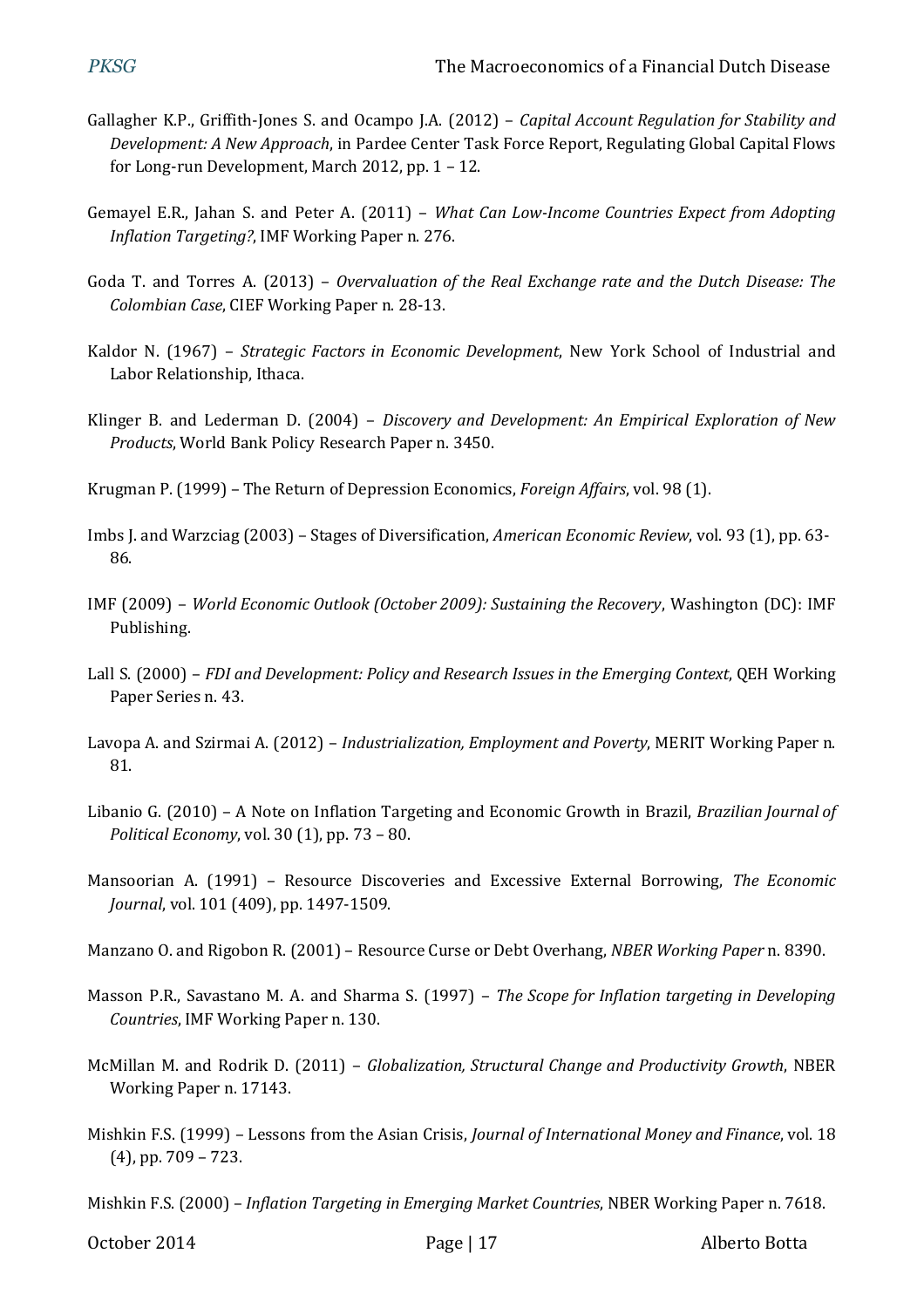- Mohanty M.S. and Klau M. (2005) *Monetary Policy Rules in Emerging Market Economies: Issues and Evidence*, in Langhammer R. J. and Vinhas de Souza L. (eds), Monetary Policy and Macroeconomic Stabilization in Latin America, Berlin: Springer, pp. 205 – 245.
- Neftci S.N. (1998) *FX Short Positions, Balance Sheets and Financial Turbulence: An Interpretation of the Asian Financial Crisis*, CEPA Working Paper n. 11.
- Ocampo J.A. (2013) *Balance of Payments Dominance. Its Implications for Macroeconomic Policy*, IPD Working Paper (October 2013). Paper available for download from [http://policydialogue.org/files/publications/Balance\\_of\\_payments\\_dominance\\_Ocampo.pdf.](http://policydialogue.org/files/publications/Balance_of_payments_dominance_Ocampo.pdf)
- OECD (2013) *OECD Economic Assessment of Colombia 2013*, available fro[m www.oecd.org/Colombia.](http://www.oecd.org/Colombia)
- Ojeda J.N., Parra-Polonia A. and Vargas C.O. (2014) *Natural-Resource Booms, Fiscal Rules and Welfare in a Small Open Economy*, Banco de la Republica Colombiana Borradores de Economia n. 807.
- Pontines V. and Siregar R.Y. (2012) Exchange Rate Asymmetry and Flexible Exchange Rates under Inflation Targeting Regimes: Evidence from four East and Southeast Asian Countries, *Review of International Economics*, vol. 20 (5), pp. 893 – 908.
- Rajan R.G. and Subramanian A. (2011) Aid, Dutch Disease and Manufacturing Growth, *Journal of Development Economics*, vol. 94 (1), pp. 106 – 118.
- Rodrik D. (2007) Industrial Development: Some Stylised Facts and Policy Directions", in UN-DESA (ed.), *Industrial Development for the 21st Century: Sustainable Development Perspectives*, New York: UN Publishing.
- Rodrik D. (2008a) The Real Exchange Rate and Economic Growth, *Brookings Papers on Economic Activity*, vol. 39 (2), pp. 365 – 439.
- Rodrik D. (2008b) *Normalizing Industrial Policy*, Commission on Growth and Development Working Paper, n. 3, World Bank, Washington (DC).
- Rodrik D. (2009) *Growth After the Crisis*, CEPR Discussion Paper n. 7480
- Ros J. (2001) Industrial Policy, Comparative Advantages and Growth, *CEPAL Review*, vol. 73, pp. 127 – 145.
- Ros J. (2011) *How to Neutralize the Adverse Developmental Effects of the Dutch Disease*, paper presented at the International Workshop "New Developmentalism and a Structuralist Development Macroeconomics,  $15<sup>th</sup> - 16<sup>th</sup>$  august 2011, Sao Paulo, Brazil. Paper freely available for download from [http://cemacro.fgv.br/en/node/447.](http://cemacro.fgv.br/en/node/447)
- Sachs J.D. (1985) External Debt and Macroeconomic Performance in Latin America and East Asia, *Brookings Papers on Economic Activity*, vol. 2, pp. 523 – 573.
- Sachs J.D. and Warner A.M. (1995) Natural Resource Abundance and Economic Growth, *NBER Working Paper* n. 5398.